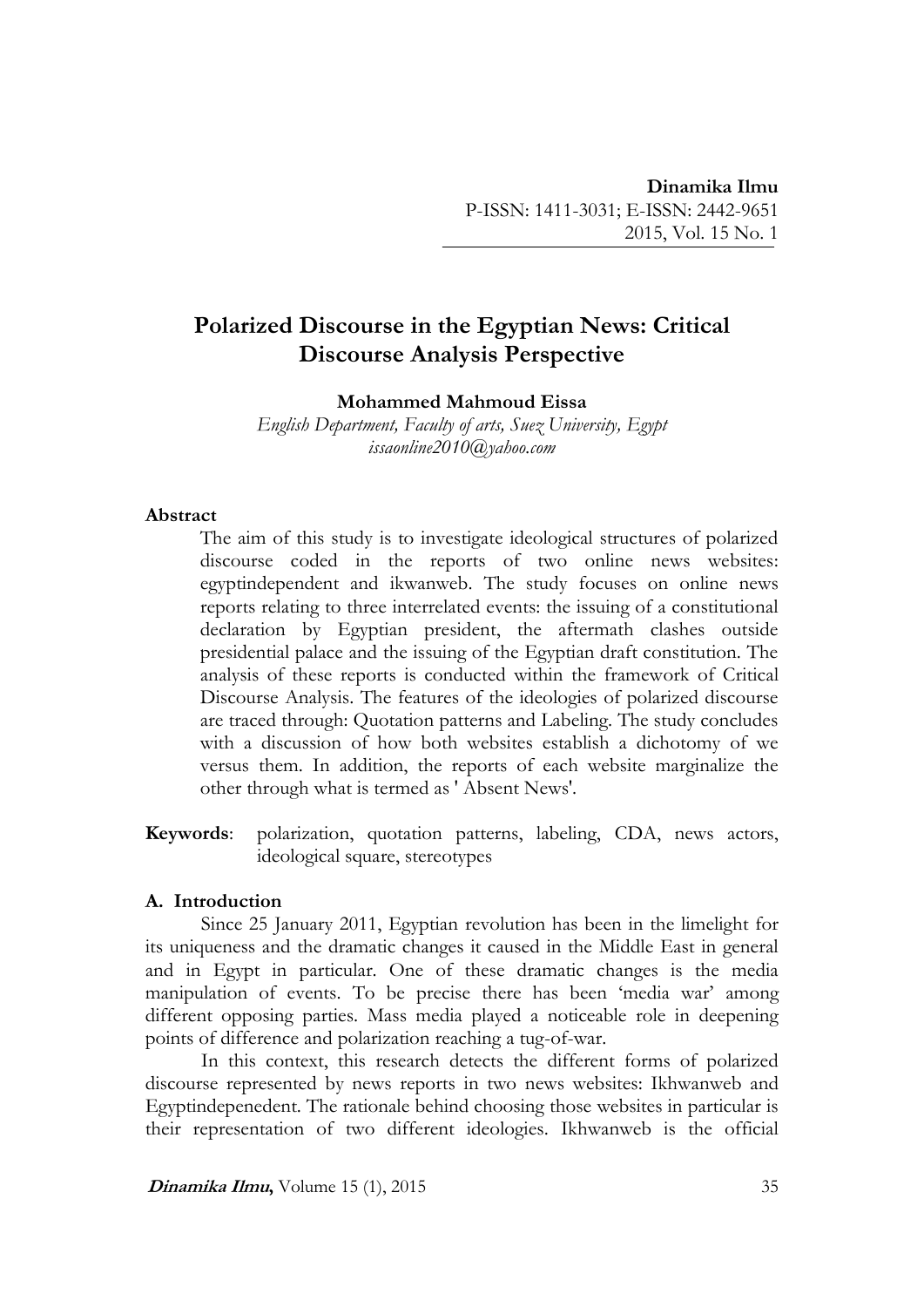English mouthpiece of the Muslim Brotherhood which is the ruling power now in Egypt. In contrast, Egyptindepenedent represents the liberal and opposing viewpoint to the ruling power.

Through complete investigation of news reports in both websites, this study probes for the answer of these questions:

- a- Do both sites use 'polarized discourse' in their presentation of news actors and events?
- b- If yes, do they establish the square of 'in' and 'out' groups? (Van Dijk, 1998)

#### **B. Literature Review**

Revising the recent annals of literature in terms of Critical Discourse Analysis, the media, rhetoric etc., a considerable amount of literature has been published in various discourse and genres (Martin, 2001; Richardson, 2004; Cap & Okulska, 2013; Kazemian et al., 2013; Fauzan, 2014; Kazemian & Hashemi, 2014b; Kazemian & Hashemi, 2014a; Noor et al., 2015; Ali & Kazemian, 2015; Fauzan, 2015; Ali et al., 2015; Zhou & Kazemian, 2015). Prior studies have tended to focus on some other genres and discourses; however, to date few studies have been found that surveyed the current topic of this study. This study is unique in the sense that it attempts to bridge the gap among previous studies by investigating ideological structures of polarized discourse coded in the reports of two online news websites: egyptindependent and ikwanweb.

This study adopts Critical Discourse Analysis (CDA) as its analytic paradigm focusing on the works of Fairclough (1995b), Fairclough (1995a), Fowler, Hodge, Kress, & Trew (1979), Fowler (1991), Van Dijk (1988), Van Dijk (1991), Van Dijk (1993), Van Dijk (1996), Van Dijk (1998) & Van Dijk (2000). In its essence, CDA departs the idea of mere description of structural forms of discourse to relating these forms to social practices.

According to Fowler (1991), Critical Linguistics

"Simply means an enquiry into the relations between signs, meanings and the social and historical conditions which govern the semiotic structure of discourse, using a particular kind of linguistic analysis"

Thus, CDA conveys the idea that society is not only shaped by discourse but it also shapes this discourse (Fairclough, 1989). In addition, the main function of a critical discourse analyst is to unpack the different ideologies (choices) that govern the relationship between discursive practices and the social practices.

In this context, a more explanation is needed to the word 'critical' which is a key concept in our theoretical framework i.e. CDA. The idea of criticality in CDA gives this analytic approach a very crucial function which is empowering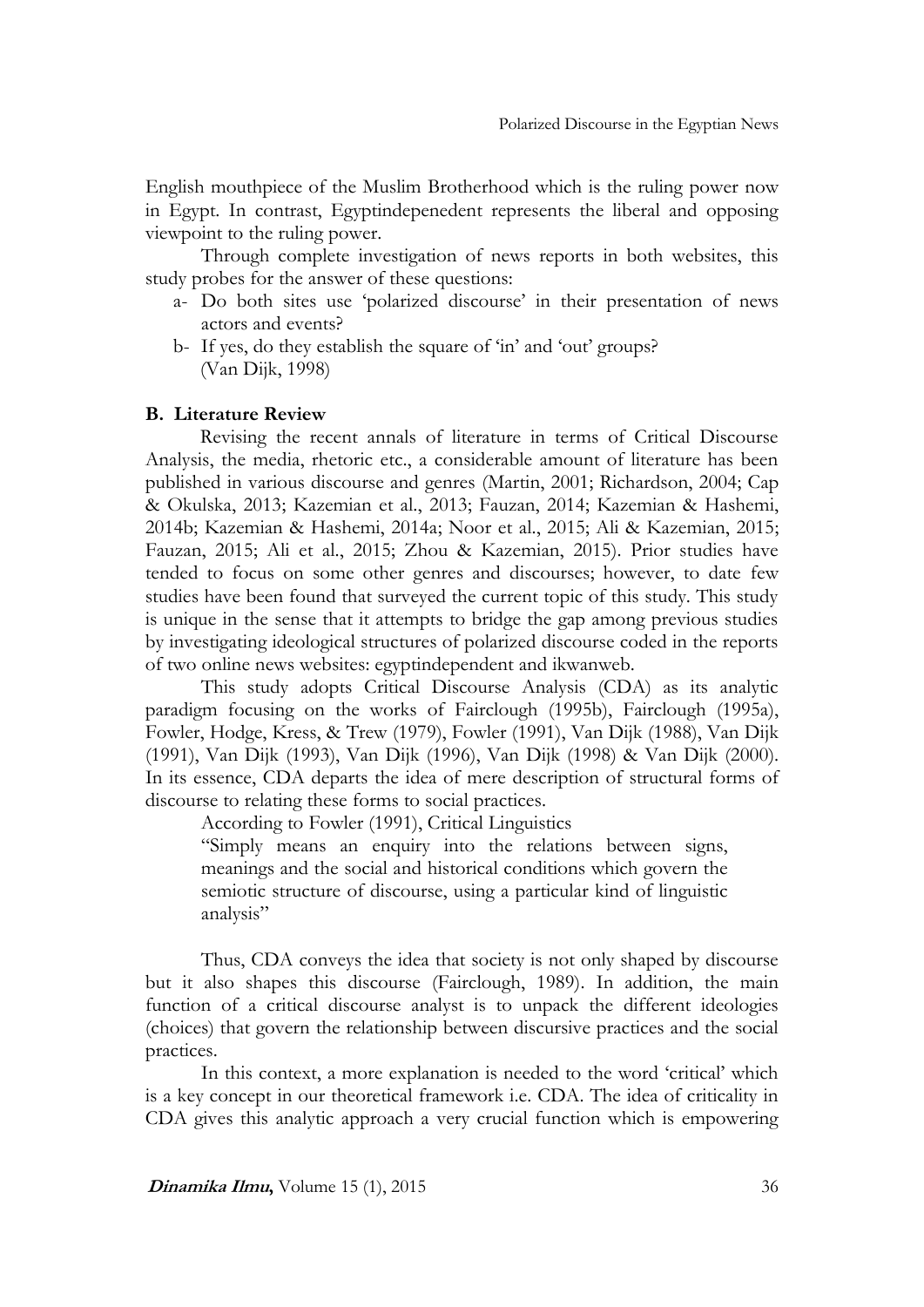social participants with tools to uncover 'opaque' ideologies found in the discursive practices of those in power (Fairclough, 1995b).

A unique facet of this research is its dependence on web-based data i.e. online news. It represents a contribution to what may be termed as Web-Based Critical Discourse Analysis (WBCDA). Mautner (2005) refers to the scarcity of CDA studies using online data:

"Although the world wide web has become a popular object and tool for different kinds of semiotic and linguistic investigation, Critical Discourse Analysis (CDA) does not seem to share this enthusiasm in equal measure. The contemporary relevance of the web as a key site for articulation of social issues should make it a prime target for critical discourse analyst with a political and emancipatory brief"(809)

At this point, in particular, we should stress the fact that 'news' is one of the most outstanding embodiments of this opaque ideologies, especially those of unequal relations of power or domination. The idea of presenting unequal relations of power or degrading 'the other' is tackled by many studies like: Achugar (2004), Bekalu (2006), Cheng (2002), Flowerdew, Li, & Tran (2002), Juan (2009), Joye (2010), Jullian (2011), Kuo & Nakamura (2005), Khosravinik (2009), Rasti & Sahragard (2010), Teo (2000), & Thetela (2001). All the above mentioned studies share a common line of thought which is the description of how the 'other' is presented through discourse on two levels: the news actors and events.

In this context, the notion of 'ideological square' (Van Dijk, 1998) seems to be appealing. In 'ideological square', Dijk adopts the idea of presenting positive-self and negative other. In other words, he studies the strategies of foregrounding positive practices of one-self and deemphasizing any positive aspect of the other,

"This strategy of polarization – positive in group description, and negative out group description – thus has the following abstract evaluative structure, which we may call the 'ideological square':

- 1. Emphasize our good properties / actions.
- 2. Emphasize their bad properties / actions.
- 3. Mitigate our bad properties / action.
- 4. Mitigate their good properties / actions." (Van Dijk, 1998)

This study argues that the strategy of polarization is clearly manifested in the polarized discourse adopted by both websites under investigation i.e. Ikhwanweb and Egyptindepenedent. In addition, this study considers this polarized discourse is embodied in two discursive practices:

- a- Quotation patterns.
- b- Labeling.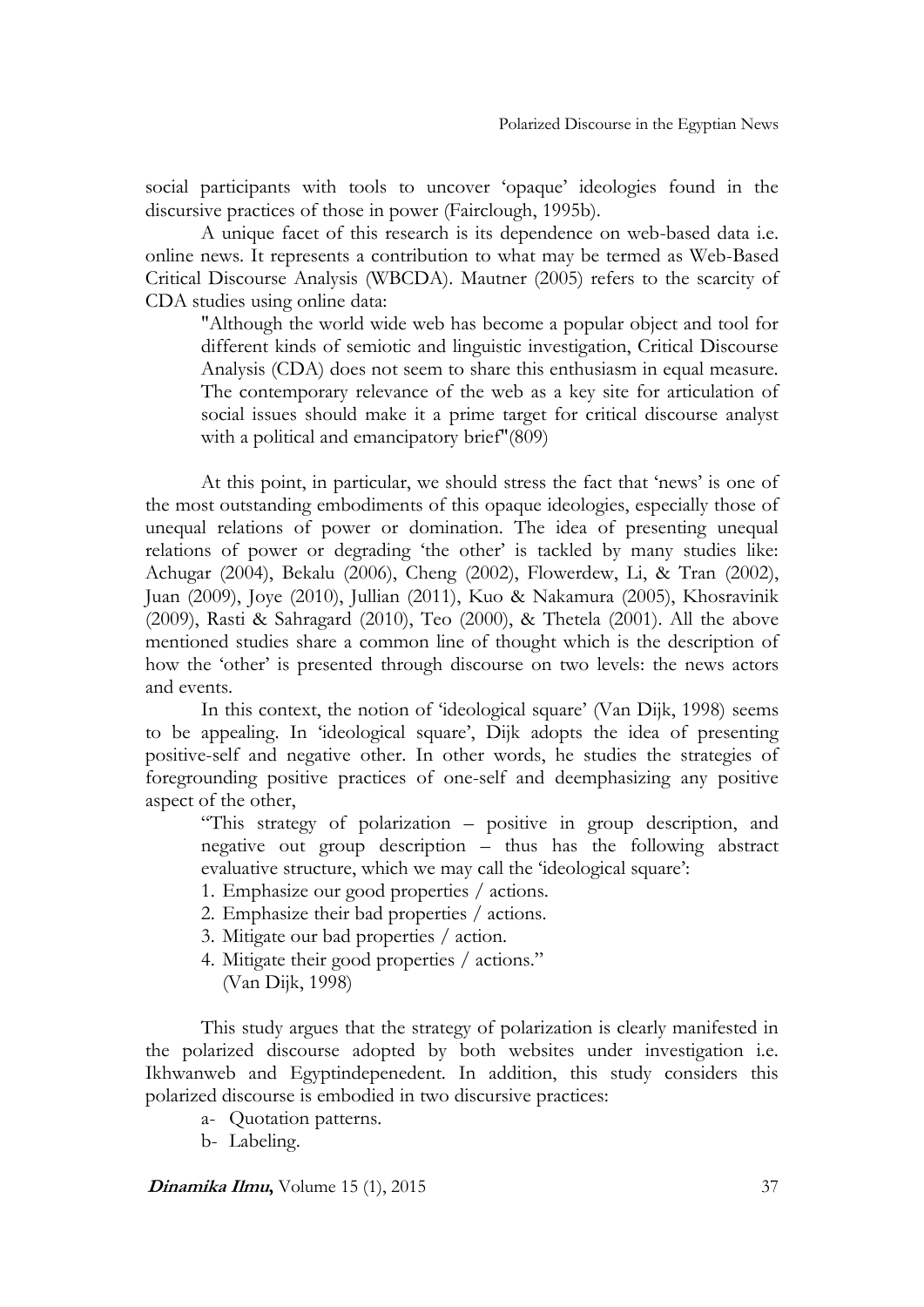# **C. Research Methodology**

The researcher has detected different types of news in both sites for a month: from 15/11/2012 to 15/12/2012, then he has classified events according to their interrelatedness. In other words, the chosen events are interrelated to each other either a result or a reason:

a- The constitutional declaration issued by President Morsy on 22/11/2012.

- b- The clashes outside presidential palace on 5/12/2012.
- c- The issuing of draft constitution on 15/12/20123.

Chronologically, the starting point of events was the announcement of president's constitutional declaration which gave President Morsy powers like appointing the public prosecutor and giving immunity to the constituent assembly from dissolving. In addition, all constitutional declarations issued by the president cannot be appealed or canceled by any political or governmental body.

In reaction to the constitutional declaration, the president's opponents held a sit-in around the presidential palace as an expression of rejection to both the constitutional declaration and the issuing of draft constitution.

The inclusion of the third event i.e. issuing of draft constitution is due to the nature of writing this constitution which caused a lot of controversy in this period. The controversy over this draft constitution is clearly manifested in the news reports in both websites. The data collected from both sites can be summarized in table 1 below:

| Source            | No. News Reports | No. Words   |
|-------------------|------------------|-------------|
| Egyptindepenedent |                  | $17.38^{-}$ |
| Ikhwanweb         |                  | 13.589      |

Table 1: Data Description

It is noteworthy that news reports of both sites are investigated quantitatively and qualitatively to answer research questions<sup>1</sup>

#### **D. Findings and Discussion**

# **1**. **Quotation Patterns**

 $\overline{a}$ 

Quotation patterns play a pivotal role in forming news as they are the raw material out of which a reporter conveys a certain message to his readers. These quotations reflect ideologies of both reporters and their organizations. In other words, quotations cannot be regarded as mere citations of newsmakers quoting (Bell, 1991) terminology. Van Dijk (1991) stresses the same idea arguing that "source texts not only feature descriptions, interpretations or announcements of events and actions, but also evaluative statements, that is, opinions"(152)

A link to the full record of reports can be found in the appendix  $<sup>1</sup>$ </sup>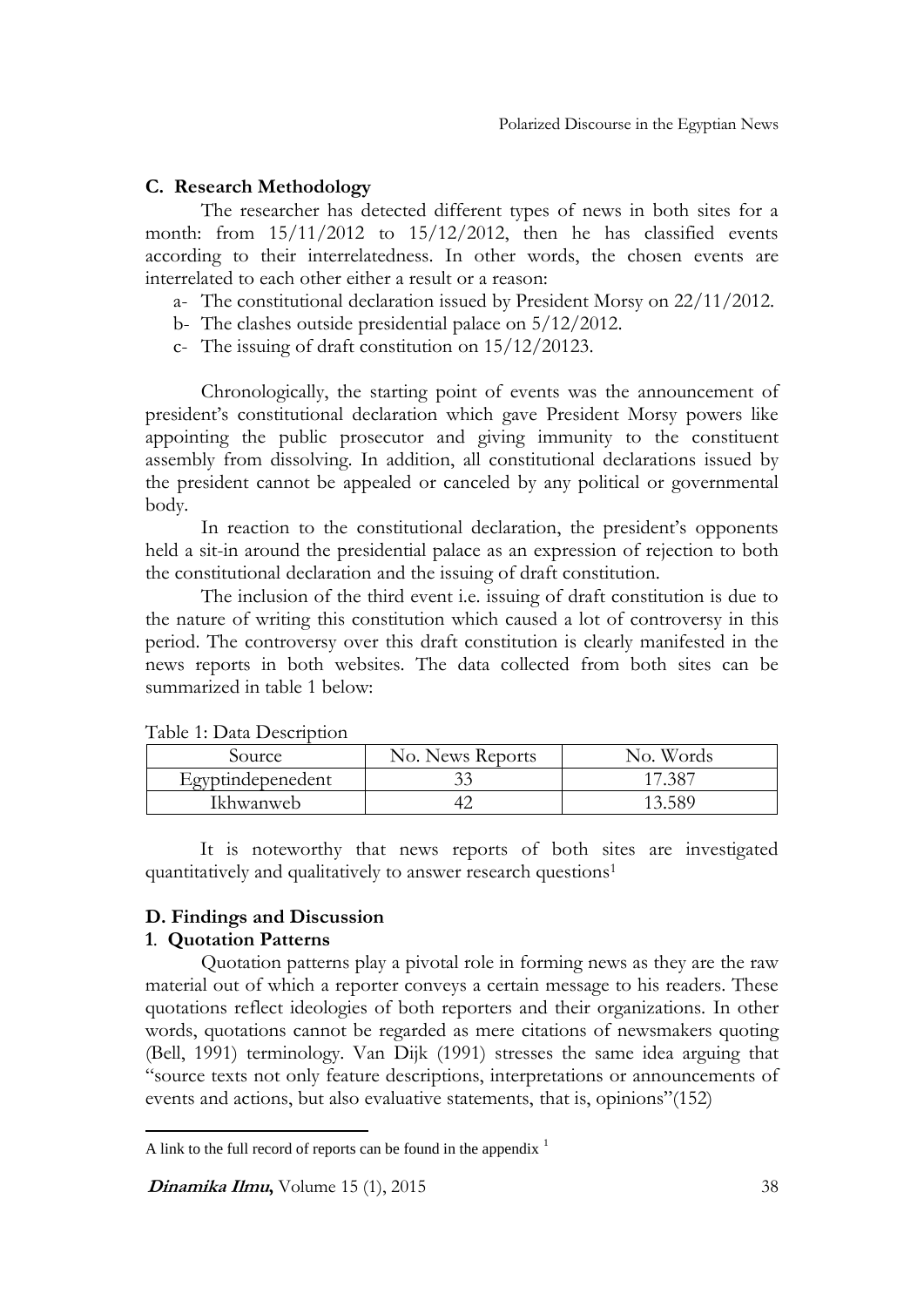This study regards quotation patterns as strong ideological tools which can be used to direct readers' interpretation to a certain direction which, in turn, leads to the polarization of these readers into two groups i.e. 'in' and 'out' groups. The polarization of readers can be achieved, through the use of quotations, in three ways:

- a- The choice of quotation types.
- b- The choice of sources quoted.
- c- The choice of reporting verbs.

The first element that embodies ideology in quotation patterns is the type of quotation adopted by reporters. In this respect, Richardson (2007) classifies quotations into five types. The first type is 'direct quotation' which is mainly used to present news as facts. The second type is what is termed as 'strategic quotation' in which a reporter uses 'scare quotes' to indicate the contentious nature of the words quoted. The third type is 'indirect quotation' in which a reporter summarizes what was said or written by the original newsmaker. The fourth type is 'the transformed indirect quotation' in which the reporter drops reporting verbs like 'say' or 'tell'. The last type is the 'ostensible direct quotation' in which a reporter makes up the content of the quotation to convey a certain message.

Richardson further develops this classification by imagining "a progressive line of accuracy" with direct quotations at one end and ostensible quotations at the other end. The more we move away from direct quotations, the greater the possibility of distortion of the original talk. Figure (1) below illustrates Richardson's progressive line of accuracy:



Less accuracy (More distortion and greater interpretation)

Figure 1: Richardson (2007)

Quotations progressive line of accuracy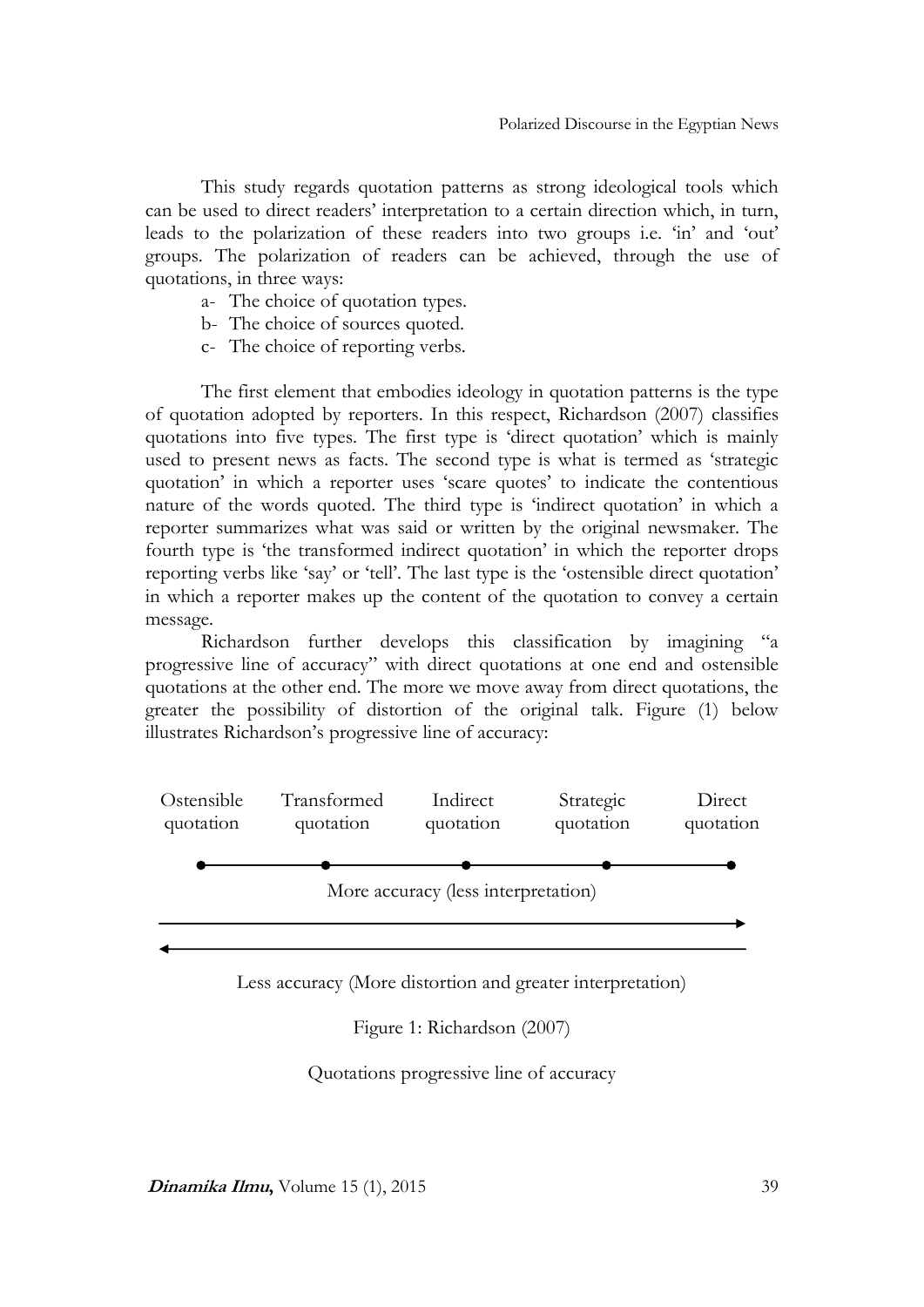Applying Richardson's classification of quotation to data under investigation, the researcher detects three main types: direct, indirect and strategic quotations. The result can be seen in table (2) below:

Table 2: Frequency and Percentage of Quotation Types in Egyptindependent & Ikhwanweb

| Reference       | Type      | Frequency | Percentage |
|-----------------|-----------|-----------|------------|
|                 | Direct    | 92        | 38.17      |
| The independent | Indirect  | 109       | 45.22      |
|                 | Strategic | 40        | 16.59      |
|                 | Total     | 241       | 100%       |
|                 | Direct    | 63        | 48.46      |
| Ikhwanweb       | Indirect  | 60        | 46.15      |
|                 | Strategic |           | 5.38       |
|                 | Total     | 130       | 100%       |

A close scrutiny of table (2) reveals a number of facts. Firstly, the Ikhwanweb reports used more 'direct' quotations than did the Egyptindepenedent. This is may be explained in the light of the idea of giving more facticity to the reports as "a quote is valued as a particularly incontrovertible fact" (Bell, 1991). Secondly, the Egyptindepenedent used 'indirect' quotations more than the Ikhwanweb. In this respect, Richardson (2007) line of accuracy may present an explanation. The reporters of Egyptindepenedent tend to use indirect quotations to give them more flexibility in the interpretations of newsmakers' words. Thus, they have more powers to direct their own readers according to their ideologies.

Thirdly, it is evident that the reporters of the Egyptindepenedent used 'strategic' quotations with a percentage that is three times more than that is used in Ikhwanweb.

Both websites used different types of quotations for ideological ends. Reporters of both sites used quotations as "a gate-keeping device that admits only those in positions of power" (Teo, 2000). This idea is evident in the content of quotations. If the voices quoted are divided into two camps: the Ikhwan and the Non-Ikhwan, we find a clear bias in who are to be highly quoted and who are to be silenced. The following examples give more illustrations:

# **Ikhwanweb:**

 $\overline{a}$ 

1- **(3)2**With the well-known consultant Mamdouh Hamza talking openly of 'a possible major storming of the presidential palace' … Dr. Essam El-Erian described the battle, saying: "This is no political opposition, but the

The number before each example refers to the source report it was taken from. The source report <sup>2</sup> can be traced through the headlines in the appendix.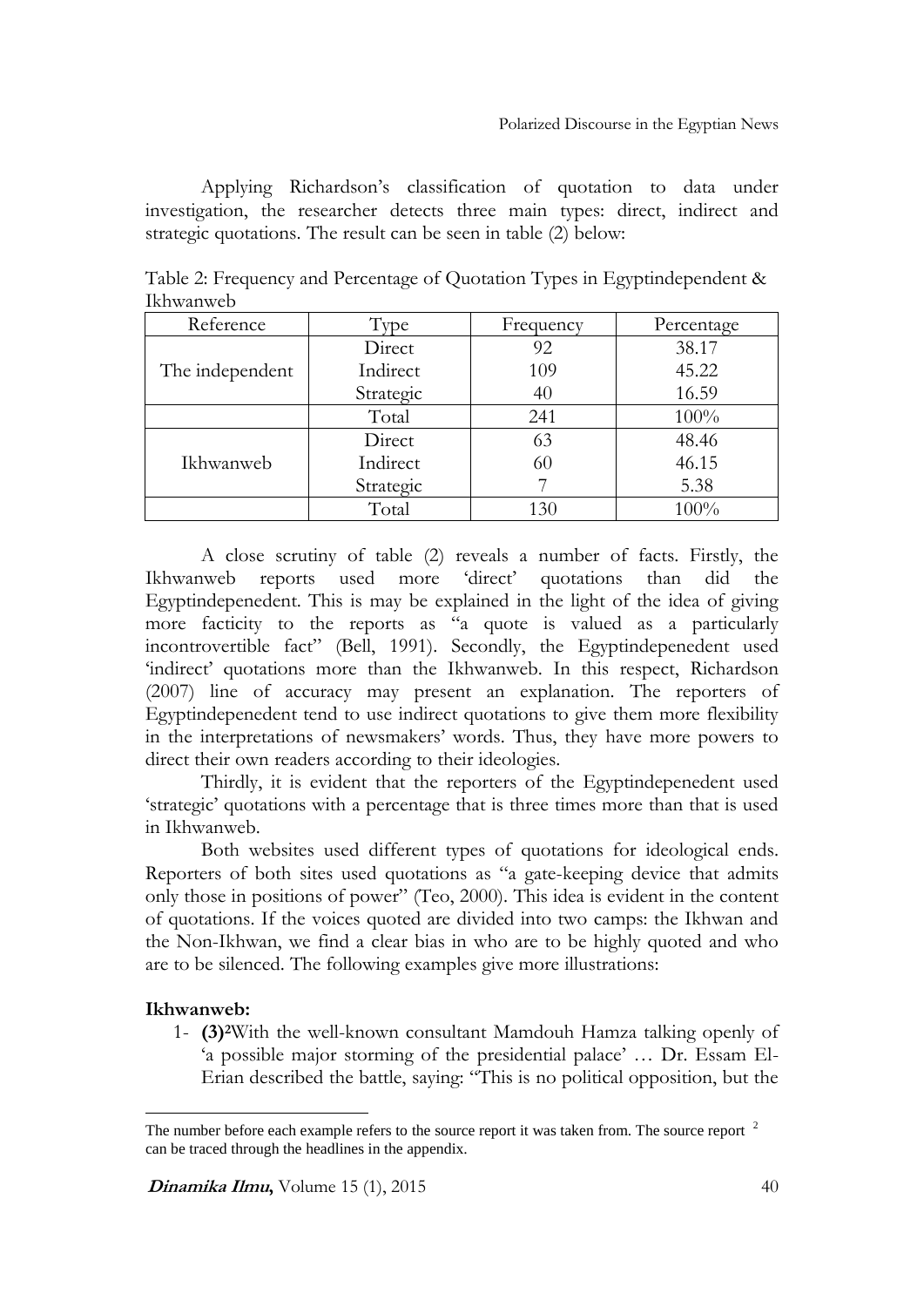last battle of the deep state … There is no dialogue under screaming bullets of hired thugs".

2- **(20)**Dr. Beltagy denounced calls' of support for the public prosecutor, saying: "Some are crying for Abdel Meguid Mahmoud, Tahani Al-Gebali and Ahmed Al-Zind now. Did they want us to wait until the constitutional court restored the Military Council's supplementary constitutional declaration and brought back field – Marshal Tantawi and General Annan? Abdel Meguid Mahmoud is a former regime holdover; his dismissal is the real revolution".

The first example is a report on the clashes outside presidential palace. The consultant Mamdouh Hamzah, who is an outstanding figure in the Non-Ikhwan camp, is only directly quoted to be condemned by the reporter who fuses his judgment with Dr. Essam El-Erian's words. The words of Mamdouh Hamzah represents a frame for the following accusations of Essam El Erian to Mamdouh Hamzah as a representative of the deep state and the person who hires thugs to attack presidential palace.

In the second example, Essam El-Erian defends president Morsy's constitutional declaration. In addition, he attacks a number of figures of the Non-Ikhwan camp including: Abdel Meguid Mahmoud, the public prosecutor, Tahani Al-Gabali, the vice-president of constitutional court and two leaders of Military supreme council: Tantawi and Annan. As it is evident, the only voice here is the voice of the Ikhwan camp. The other camp is silenced as we don't find any quotation or voice of any figure of this camp. They are not quoted to convey the message that their voices are not important or not worth mentioning at all. They are only seen from the perspective of Ikhwan. Thus, it is clear that the Ikhwanweb creates the atmosphere of 'weness', the guardians of revolution and 'them', the anti-revolutionists.

Despite the fact that Egyptindepenedent followed the same technique of quoting the 'other; camp to be criticized, it was unique in its use of 'strategic' or 'scare' quotations. This idea can be exemplified as follows:

# **Egyptindepenedent:**

- 3- **(13)**"Don't pay attention to 'those who want to waste Egyptians' time with controversy' " said president Morsy on Friday, indirectly alluding to the waves of protests against the new constitutional declaration that grants him unprecedented powers.
- 4- **(1)**The Brotherhood alleged in a statement issued Thursday that Brotherhood members did not perpetrate violent acts in these events. The events represent "a continuation of the sacrifices offered by the Egyptian nation with the Brotherhood at its core, since 25 January" the statement said …… A number of presidential advisers have resigned in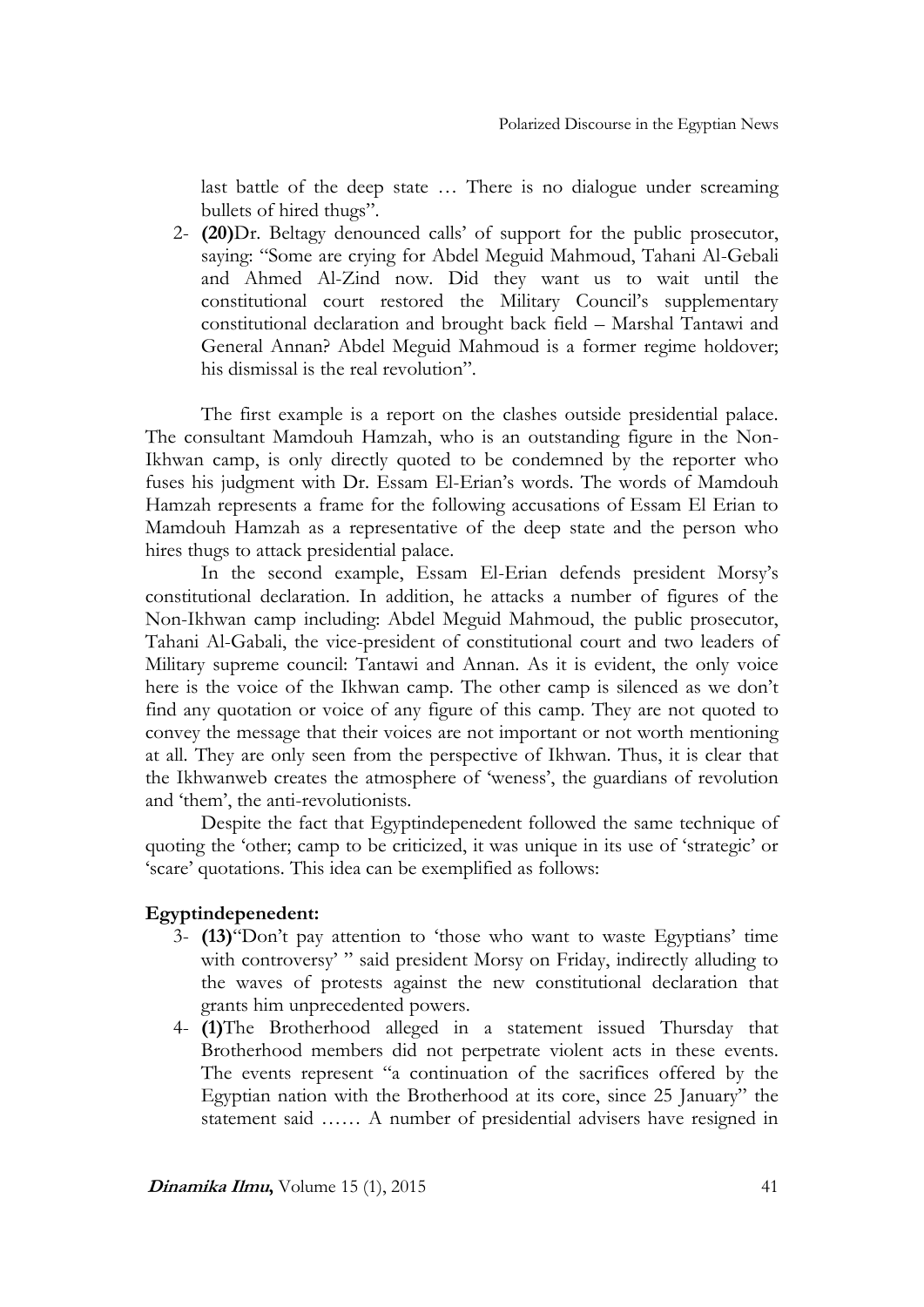protest against the recent developments, which they hold the Morsy administration accountable for.

- 5- **(5)**"It's a signal that if he wants to remain in power, he has to accept the will of the people" Dr. Mostafa Al Sayed said. On a bolder and more public scale, the judiciary has been openly defying Morsy after denouncing the constitutional declaration as a blatant infringement on judicial independence.
- 6- **(8)**Hussein, prominent Muslim Brotherhood figure, lashed out at the constitution part founder Mohamed El-Baradei's depiction of Morsy as a new pharaoh, calling it "reckless and cruel".
- 7- **(17)**Mory's move was deemed "a blow to the independence of the judiciary", and the judicial milieus are now studying the possibility of boycotting the planned referendum.

In example (3), president Morsy is quoted to be criticized through the use of scare quotes. The reporter does not agree with his view that protesters are wasting Egyptians' time. To the contrary, these protests are a kind of alarm against Morsy's 'unprecedented powers'. The same idea is exemplified, through the use of scare quotes, in example (6). The reporter uses scare quotes as a rejection of Hussein's description of El-Baradei's words as 'cruel and reckless'. In addition, by the use of these 'scare quotes' he supports El-Baradei's depiction of Morsy as a new pharaoh.

Again in example (4), the others' camp is quoted to be marginalized. The Brotherhood statement is quoted to be criticized. This criticism is reflected in two points. Firstly, the use of the verb 'allege' in describing the statement words. Secondly, in providing a proof of the invalidity of the Brotherhood claims. This proof is the resignation of presidential advisers in protest against recent developments.

Example (5) and (7) represent unique ways of using quotations. Example (5) represents a strategy to manipulate readers' interpretations. This strategy can be called 'Perspectivizing through Others'. In other words, it refers to the idea that the reporter provides a perspective of his own viewpoint through others' words. The same idea is discussed by Sinclair (1986) in which he distinguishes between the averral (writer) and attribution (source). In addition, it was adopted by Jullian (2011) who argued that "external voices are allowed to speak their minds much more loudly than journalists so away in which authors may convey their views is through the choice of informants". (676)

In example (5), the reporter quotes the viewpoint of an expert that Morsy and his camp have to accept the others. Afterwards, the reporter expresses his view that Morsy's camp has been defeated by judges. In this example, it isn't clear who is speaking after the direct quotation. This blurring of views is deliberate. The reporter fuses his view with that in the quotation i.e. perspectivizing through others.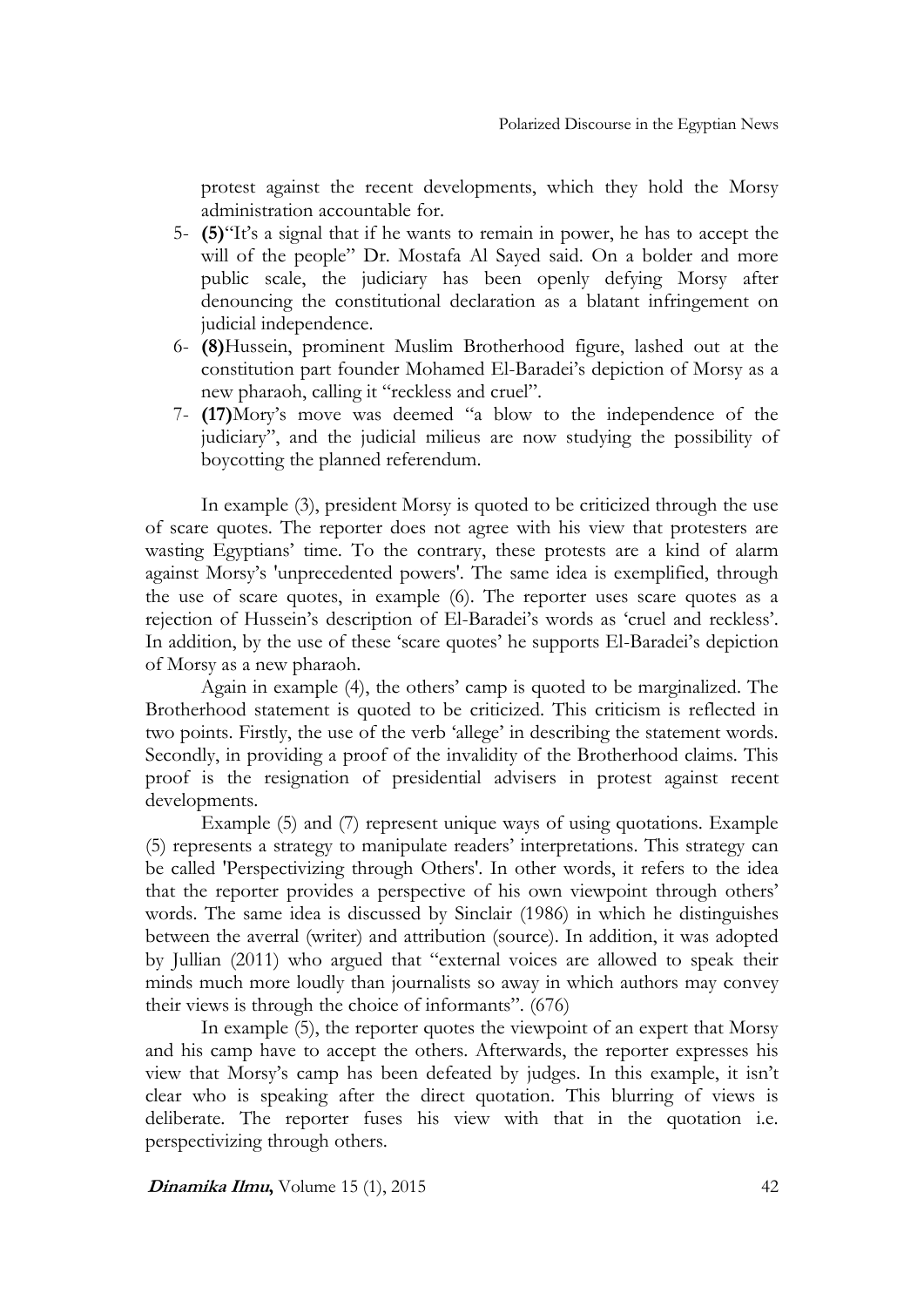The main use of scare quotes in news is to show disapproval or refusal of the content (Bell, 1991; Juan, 2009). However, example (7) provides a new use of 'scar quotes'. In this example, the reporter uses scare quotes to show approval of what is written and not to distance himself / herself away of it. This is clear in his commentary that the judicial are studying boycotting the planned referendum. Thus, he supports this line of thinking.

Another perspective of polarization can be clearly seen through the choice of sources used in both websites. Table (3) below summarizes the types of sources in both websites.

| Website           | Ikhwan<br>voices            | $Non-$<br>Ikhwan<br>voices   | Anonymous<br><b>VOICES</b> | Eliteness              |
|-------------------|-----------------------------|------------------------------|----------------------------|------------------------|
| Ikhwanweb         | $32 = \%80$                 | $8 = \frac{0}{20}$           | $5 = \frac{9}{612.5}$      | $33 = \frac{9}{82.5}$  |
| Total             | $40 = \frac{9}{0100}$       |                              |                            |                        |
| Egyptindepenedent | $23 =$<br>$\frac{0}{26.74}$ | $63 =$<br>$\frac{0}{0}73.25$ | $9 = \frac{0}{0.10.46}$    | $53 = \frac{9}{61.62}$ |
| Total             | $86 = \frac{9}{0100}$       |                              |                            |                        |

Table 3: The Frequency & Percentage of Sources Types

A close look at table (3) reveals a number of facts. Firstly, both sites are partisan in their choice of voices. 'The other' is only quoted with the percentage of %20 and %26.74 in Ikhwanweb and Egyptindepenedent respectively. Fowler (1991) refers to this idea as "Imbalance of access" which "results in partiality, not only in what assertions and attitudes are reported – a matter of content – but also how they are reported"(22-23)

In writing news reporting, this partiality is done intentionally as it represents the author's ideology. Each website brings into text the sources that illustrate and support his ideas. The concept of polarization is clear in silencing 'the other' by marginalizing his voice. In other words, only 'our voices' should be quoted and should be of focal concern.

This polarization is further deepened by the way 'the other' voices are presented. In this respect, Juan (2009) discussed the idea of presenting the other through 'generic' or 'impersonal' nouns to dehumanize him/her. What may be termed as 'depersonalization of the other' is very clear in the terms used by Egyptindepenedent in referring to the Ikhwan voices – Egyptindepenedent used terms like: Brotherhood , Brotherhood members and the Brotherhood sources to refer to the Ikhwan voices. The depersonalization of the Ikhwan camp is to reflect it as an organization not individuals who may vary in their way of thinking. In contrast, the leaders of the National Salvation Front are presented as individuals and highly quoted. Personalization gives more newsworthiness to reports. Another facet of this polarization can be clearly seen in the Ikhwanweb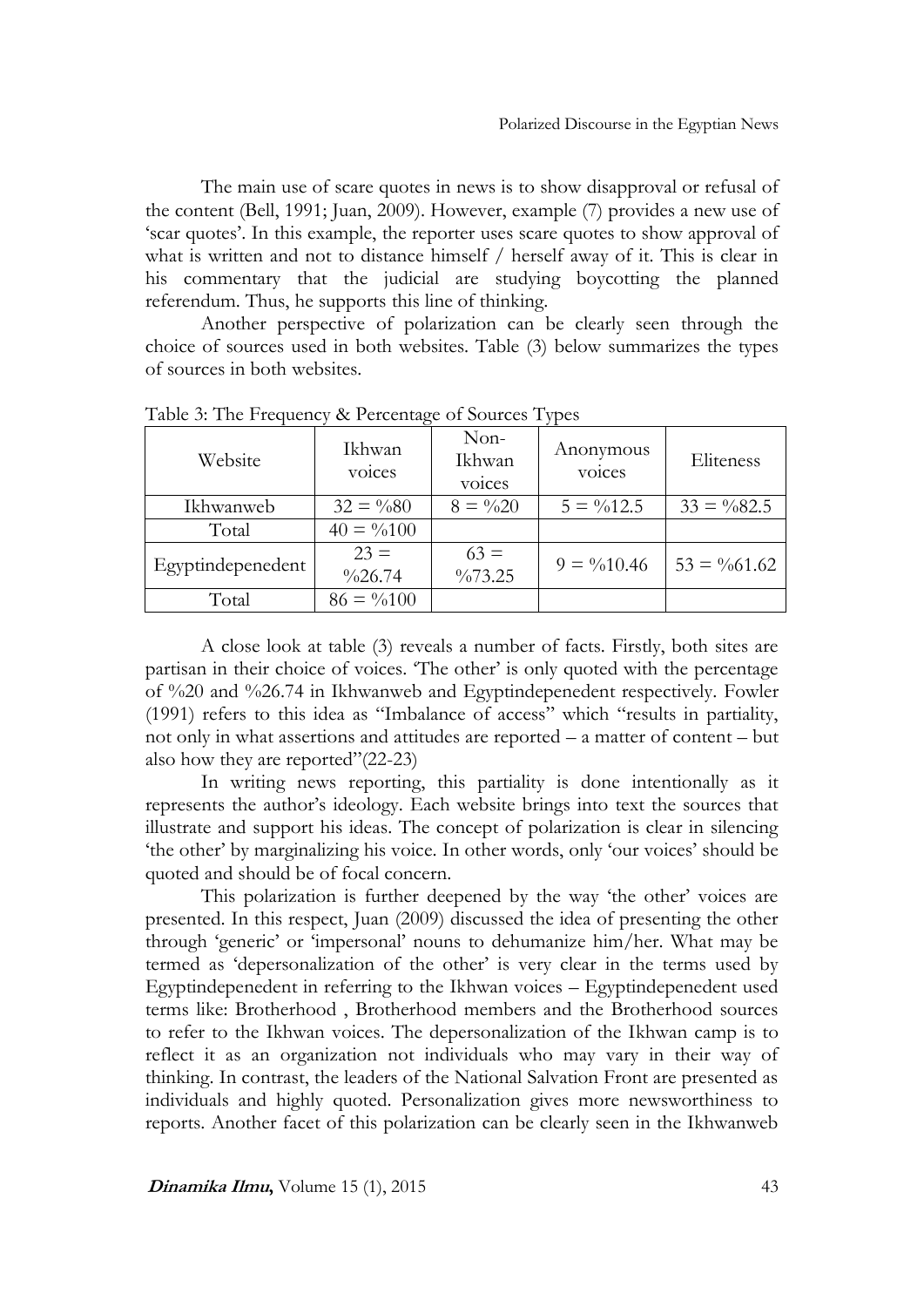site itself. It never quoted leaders of the National Salvation Front to down play their role.

A second fact which can be seen in table (3) is that both websites used elites as major sources. Bell (1991) explains this fact as he considers "the more elite the source, the more newsworthy the story"(192).The main difference between the two websites is that Ikhwanweb mainly depended on Ikhwan elites while Egyptindepenedent was more diverse in its elite sources and its sources in general.

In report (6) (3), for example, Egyptindepenedent used sources of different backgrounds including: a first-time protester, a laboratory physician, another protester (Sherine Roshdy), Engineer Sherine Adel and the secretary general of Ghad Al-Thawra party. The use of this diversity of sources may be employed to depict the website as representing a common vision of Egyptian nation against the Ikhwan camp.

The third fact, seen in table (3), is the use of anonymous sources. Both websites used anonymous sources with the percentage of %12.5 and %10.46 of Ikhwanweb and Egyptindepenedent respectively. The anonymity criterion is used to deepen polarization in a unique way. Both websites use anonymous sources to vilify the other i.e. to complete Van Dijk (1998) ideological square. Authors of both sites used anonymous voices to pass their ideologies to readers. In other words, the websites ideologies are fused in the words of these anonymous voices. The following examples give more explanation of the anonymity criterion.

# **Ikhwanweb:**

- 8- **(3)The demonstrators** also condemned businessmen and politicians who instigated the massacre and other brutal attacks through their appearances such as Mamdouh Hamza, Hamdeen Sabbahi, Mohamed El Baradei and Amr Moussa.
- 9- **(3)Observers of the political scene**, say that just as the Brotherhood protected the legitimacy of the revolution in Tahrir Square, it continues to protect the legitimacy of elected state institutions in front of the presidential palace.

# **Egyptindepenedent:**

 $\overline{a}$ 

- 10- **(4)Several activists and politicians** called on the regime to take responsibility for the violence outside the presidential palace, where clashes between supporters and opponents of president Mohamed Morsy have killed at least seven Egyptians.
- 11- **(18)Protesters** said they would push for a "no" vote in a referendum which could happen as early as mid-December.

 $^{(3)}$  See the appendix to find a link to this report.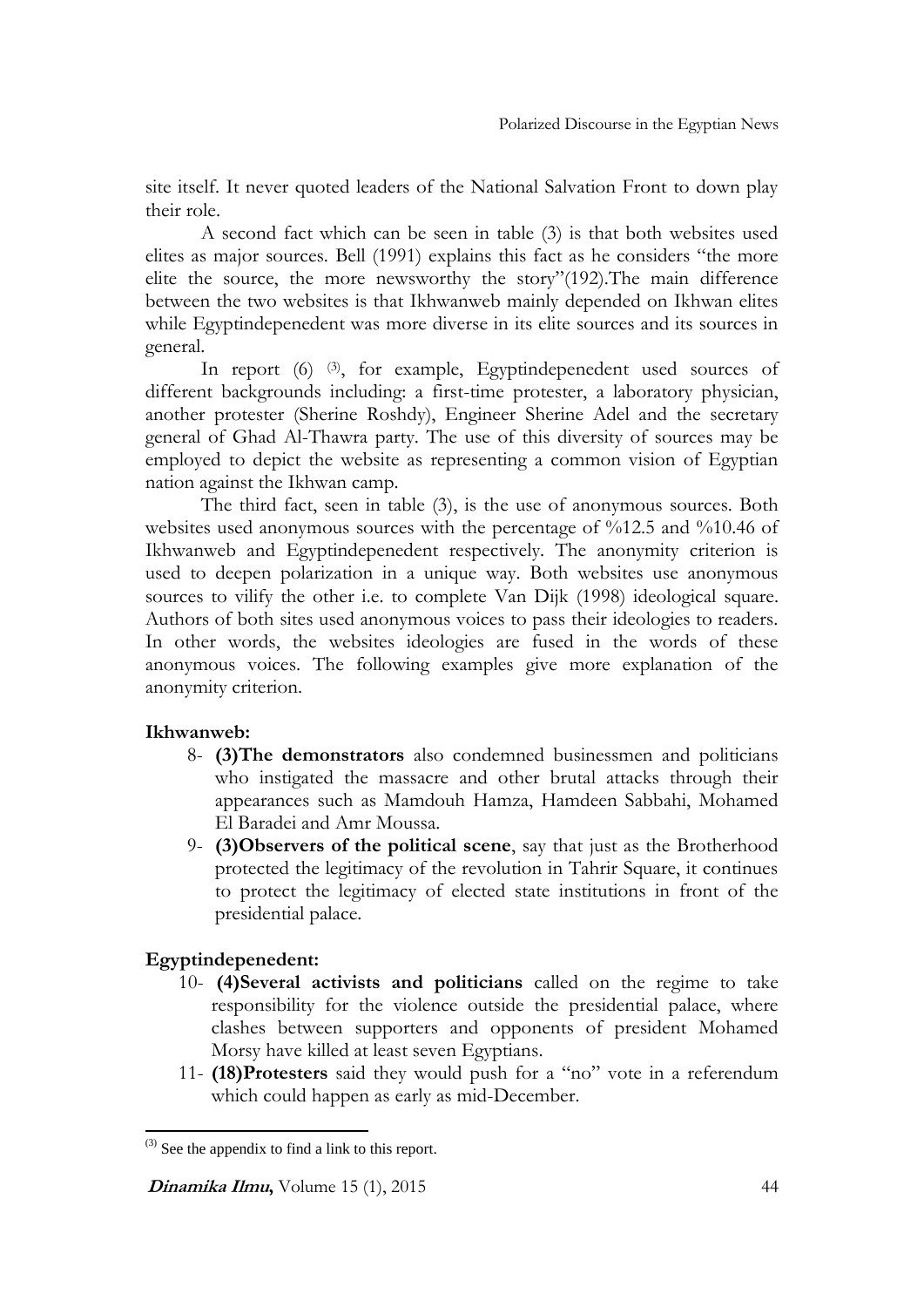In example (8), the author used the anonymous voice (demonstrators) to directly accuse leaders of the National Salvation Front that they are the direct reason for clashes outside presidential palace. Similarly, in example (9), the author presents the Brotherhood as the guardians of legitimacy of the revolution and the elected state. This is done through the words of 'the observers of the political scene' without clarifying who are those observers or what their identities are.

Egyptindepenedent followed the same strategy of anonymity. In example (10), through the use of anonymous sources, the website holds President Morsy as the only responsible for the violence resulted in killing seven Egyptians. Likely, in example (11), the author directs readers' thoughts to "a 'no' vote" in the coming referendum. Again, this is done through the anonymous voice of 'protesters'.

A final point to be noted here is the uniqueness of Egyptindepenedent in its use of sources through what may be termed as 'Appraising Through Others'. The website followed a new strategy of using sources through quoting other media represented by newspapers headlines. This strategy can be clearly seen in reports:  $7 - 12 - 15 - 30$ . The website conducted this strategy on two levels. Firstly, by quoting certain sources i.e. newspapers to reflect its ideology. Secondly, by quoting the Muslims Brotherhood's proper to be criticized. Example (12) below illustrates this strategy.

12- **(7)**The Brotherhood paper also mentions that the draft constitution "protects the rights of women with dependents" although it fails to mention that an article safeguarding women's rights was scrapped from the constitution altogether …

The nominally independent yet anti-Brotherhood Al-Dostour runs a headline warning: "If this Brotherhood constitution passes in a referendum then everything is finished … Egypt will be turned into a new Afghan state within six months at the most".

In example (12), the author presented the Brotherhood paper as a source to be criticized. Firstly, the author criticized the paper overtly by refuting its claim about the article of women's rights. Secondly, he used an external voice i.e. Al-Dostour newspaper to form a kind of alignment against the claims of the Brotherhood's paper. It is noteworthy here that the author was skillful in his choice of the sources opposing the Brotherhood's paper. Four sources were chosen: Youm 7 (independent daily paper), Al-Shorouk (privately-owned paper), Al-Dostour (independent paper) and Al-Akbar (a state-owned paper). This diversity in choosing sources is intentional to reflect the idea that the Brotherhood is largely opposed by a wide sector of Egyptian people even the state sector represented by Al Akhbar newspaper.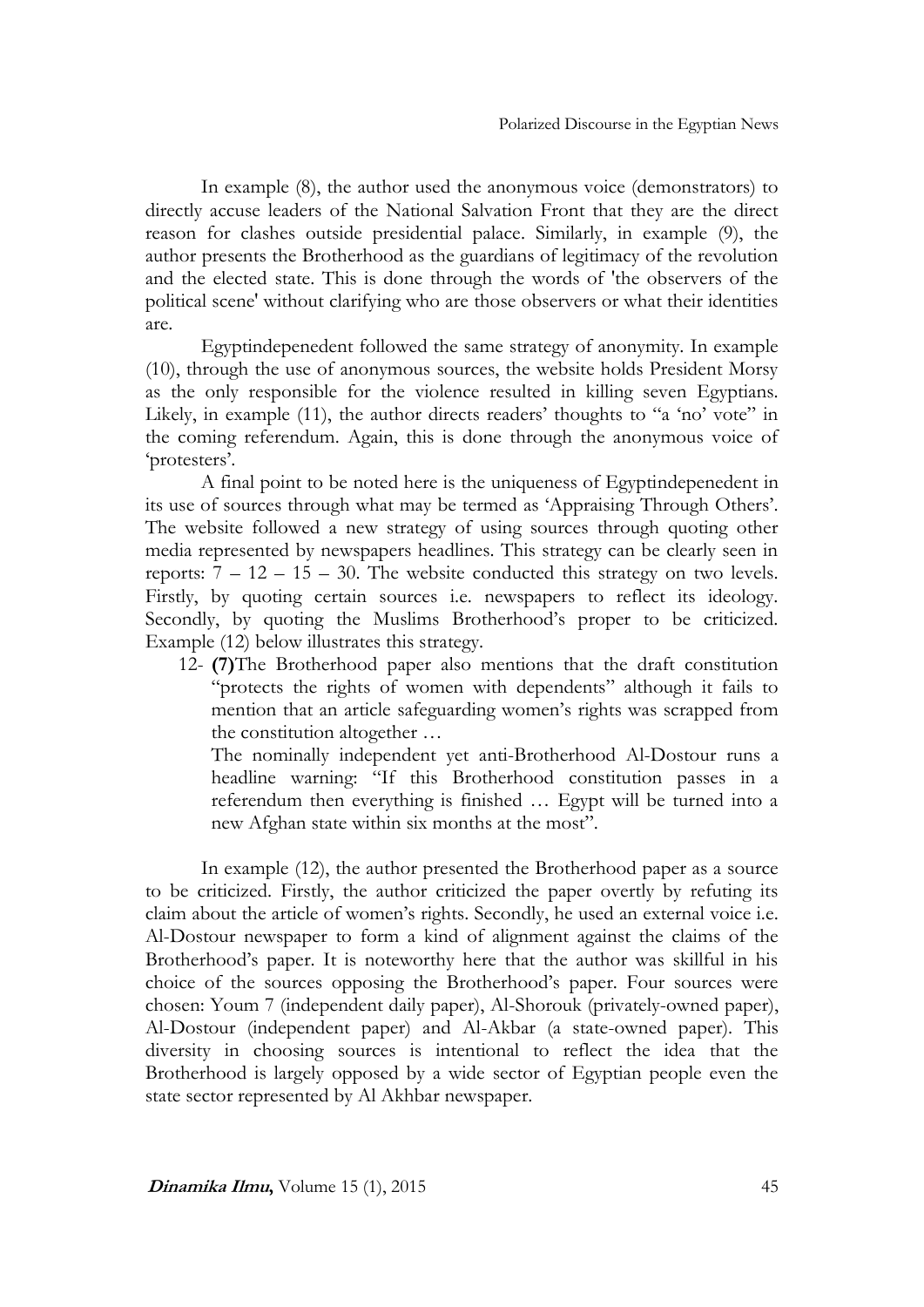The last dimension of polarization, through quotation patterns, can be seen in the use of reporting verbs. These reporting verbs are summarized in tables (4) and (5) below.

| Verb                 | Frequency      | $\frac{0}{0}$  |
|----------------------|----------------|----------------|
| Say                  | 44             | 33.08          |
| Express              | $\overline{3}$ | 2.25           |
| Demand               | $\overline{4}$ | $\overline{3}$ |
| Call on              | $\overline{3}$ | 2.25           |
| Affirm               | 12             | 9.022          |
| Stress               | 13             | 9.77           |
| Denounce             | $\mathfrak{Z}$ | 2.25           |
| Criticize            | 6              | 4.51           |
| Add                  | 12             | 9.022          |
| Point                | 9              | 6.76           |
| Assure               | 5              | 3.75           |
| Urge                 | $\overline{2}$ | 1.50           |
| Confirm              | $\overline{2}$ | 1.50           |
| Talk                 | $\mathbf{1}$   | 0.75           |
| Allege               | $\mathbf{1}$   | 0.75           |
| Describe             | $\overline{2}$ | 1.50           |
| Condemn              | $\overline{2}$ | 1.50           |
| Praise               | $\mathbf{1}$   | 0.75           |
| $\operatorname{Ask}$ | $\mathbf{1}$   | 0.75           |
| Urge                 | $\mathbf{1}$   | 0.75           |
| Deny                 | $\mathbf{1}$   | 0.75           |
| Appeal               | $\mathbf{1}$   | 0.75           |
| Speak                | $\mathbf{1}$   | 0.75           |
| Object to            | $\mathbf{1}$   | 0.75           |
| Emphasize            | $\mathbf{1}$   | 0.75           |
| Congratulate         | $\mathbf{1}$   | 0.75           |
| Total                | 133            | $\%$ 100       |

Table 4: The Frequency and Percentage of Reporting Verbs in Ikhwanweb

Table 5: Frequency and Percentage of Reporting Verbs in the Egyptindependent

| Verb   | Frequency |            |
|--------|-----------|------------|
| Sа     |           | 33.33      |
| Add    |           | $1 \wedge$ |
| Claim  |           | 5.15       |
| Accuse |           |            |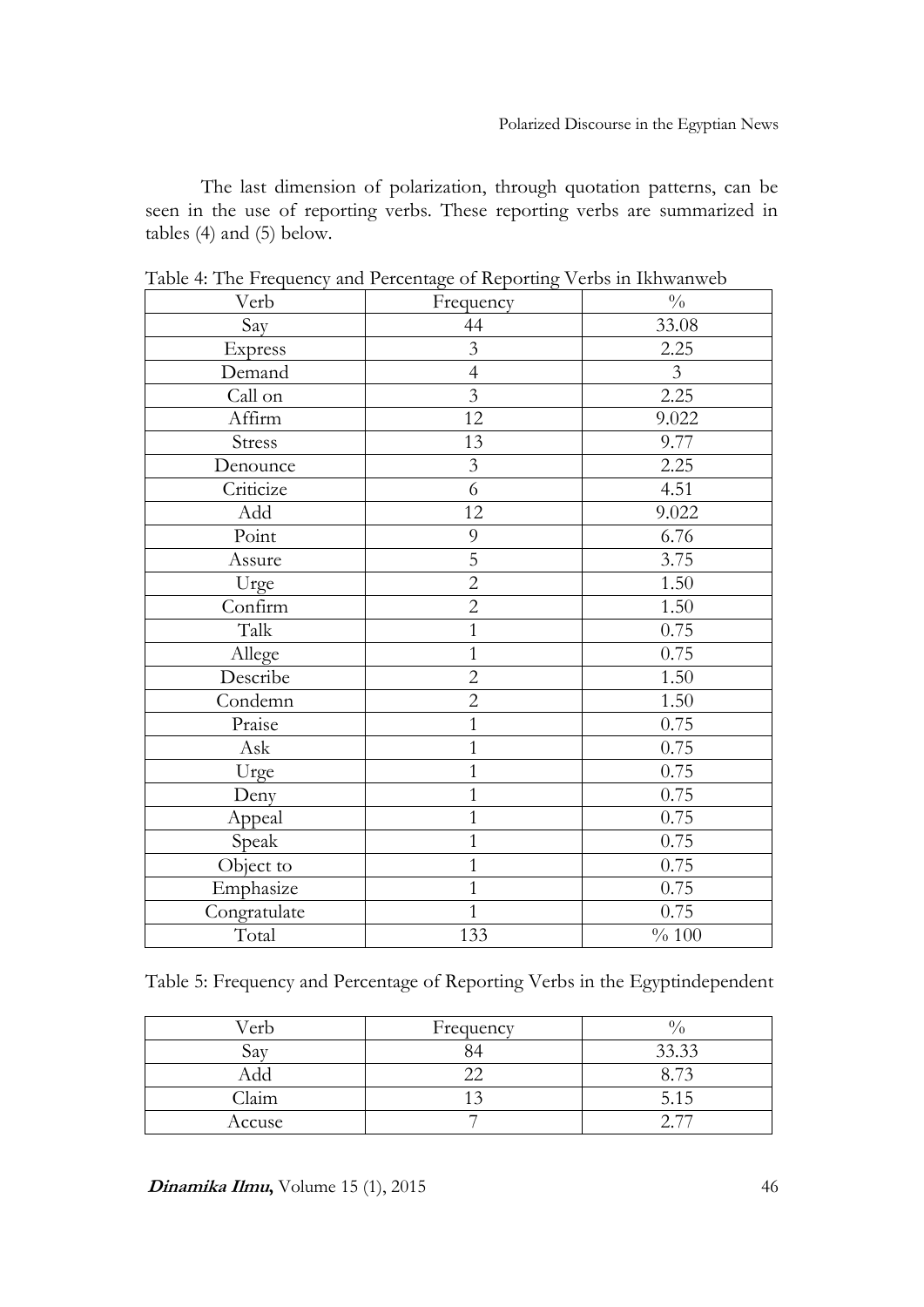| Explain        | $\overline{7}$          | 2.77 |
|----------------|-------------------------|------|
| Argue          | 10                      | 3.96 |
| Tell           | 8                       | 3.17 |
| Report         | 6                       | 2.38 |
| Agree          | 5                       | 1.98 |
| Allege         | $\overline{4}$          | 1.58 |
| Address        | $\overline{4}$          | 1.58 |
| Call on        | $\overline{4}$          | 1.58 |
| Urge           | $\overline{4}$          | 1.58 |
| Tweet          | $\overline{4}$          | 1.58 |
| Mention        | 6                       | 2.38 |
| Announce       | $\mathfrak{Z}$          | 1.19 |
| Threaten       | $\mathfrak{Z}$          | 1.19 |
| Refer          | $\mathfrak{Z}$          | 1.19 |
| Warn           | $\overline{3}$          | 1.19 |
| Stress         | $\mathfrak{Z}$          | 1.19 |
| Describe       | $\overline{\mathbf{3}}$ | 1.19 |
| Believe        | $\overline{3}$          | 1.19 |
| <b>Note</b>    | $\overline{2}$          | 0.79 |
| Focus          | $\mathbf{2}$            | 0.79 |
| Pledge         | $\mathbf{2}$            | 0.79 |
| Approve        | $\overline{2}$          | 0.79 |
| Thank          | $\overline{2}$          | 0.79 |
| Praise         | $\overline{2}$          | 0.79 |
| Blame          | $\mathbf{2}$            | 0.79 |
| <b>Express</b> | $\mathbf{1}$            | 0.39 |
| Liken          | $\mathbf{1}$            | 0.39 |
| Yell           | $\mathbf{1}$            | 0.39 |
| Invite         | $\mathbf{1}$            | 0.39 |
| Acknowledge    | $\mathbf{1}$            | 0.39 |
| Reject         | $\overline{2}$          | 0.79 |
| Imply          | $\mathbf{1}$            | 0.39 |
| Disagree       | $\mathbf{1}$            | 0.39 |
| Worry          | $\mathbf{1}$            | 0.39 |
| State          | $\mathbf{1}$            | 0.39 |
| Attribute      | $\mathbf{1}$            | 0.39 |
| Contradict     | $\overline{2}$          | 0.79 |
| Maintain       | $\mathbf{1}$            | 0.39 |
| Criticize      | $\mathbf{1}$            | 0.39 |
| Point out      | $\mathbf{1}$            | 0.39 |
| Slam           | $\mathbf{1}$            | 0.39 |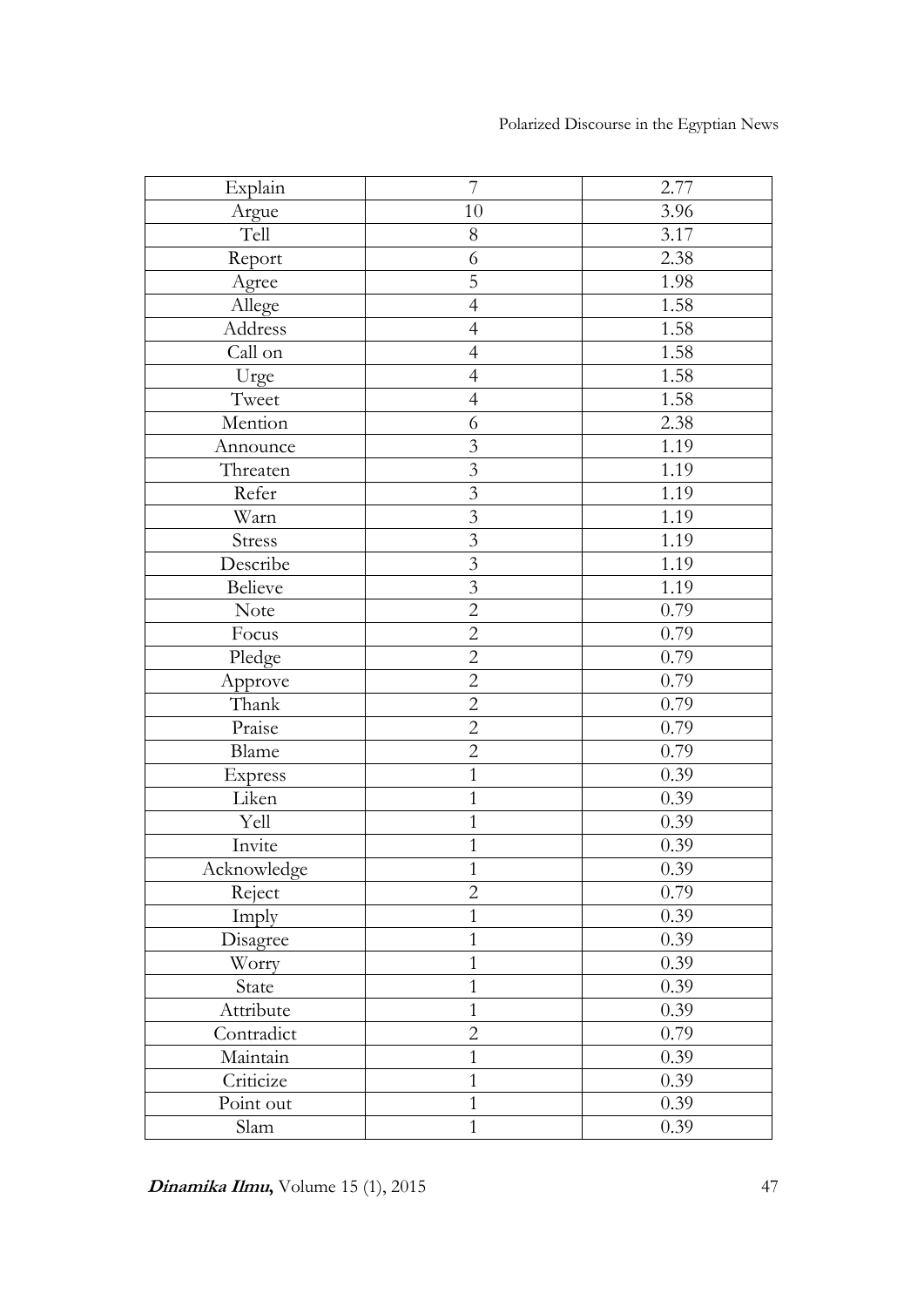Polarized Discourse in the Egyptian News

| Show       |     | 0.39     |
|------------|-----|----------|
| Wonder     |     | 0.39     |
| Highlight  |     | 0.39     |
| Decry      |     | 0.39     |
| Contend    |     | 0.39     |
| Denounce   |     | 0.39     |
| <b>Vow</b> |     | 0.39     |
| Clarify    |     | 0.39     |
| Object to  |     | 0.39     |
| Deny       |     | 0.39     |
| Trumpet    |     | 0.39     |
| Total      | 252 | $\% 100$ |

As it is evident in tables (4) and (5), both websites used the reporting verb say with the highest percentage. This result is consistent with Bell (1991) who considers 'say' as "the most common speech verb in news reporting" (206). However, it is clear that Egyptindependent used more diverse verbs than did Ikhwanweb. Egyptindependent used 56 forms while Ikhwanweb used only 26. This diversity in forms reflects a diversity in the viewpoints expressed through these verbs.

Verbs in both tables can be classified into three groups. The first is 'neutral verbs' like: say – speak – tell – add – point – describe – report – mention – note – show – state. The second group is 'verbs of approval' like: praise – appeal – urge – confirm – stress – assure – congratulate – believe – thank – contend – maintain. The third group is 'verbs of disapproval' which includes: criticize – blame – reject – contradict – slam – decry – denounce – object to – deny. The last two groups belong to Bell (1991) verbs known as 'news performatives' where there is a fusion of the word and the act (p. 207). In both websites, the three groups of verbs are used to deepen polarization by foregrounding 'our' good deeds and downplaying 'their' good deeds. The following examples shed more lights on this idea.

# **Ikhwanweb:**

- (13)**(3)** The demonstrators also condemned businessmen and politicians who instigated the massacre and other brutal attacks through their TV appearance.
- (14)**(17)** Justice Walid Sharabi, spokesman for the 'coalition of Judges for Egypt' praised president Morsi's resolutions Thursday evening.

# **Egypt independent:**

(15)**(19)** Prominent constitutional expert Ibrahim Darwish described the draft constitution completed by the constituent Assembly last Friday as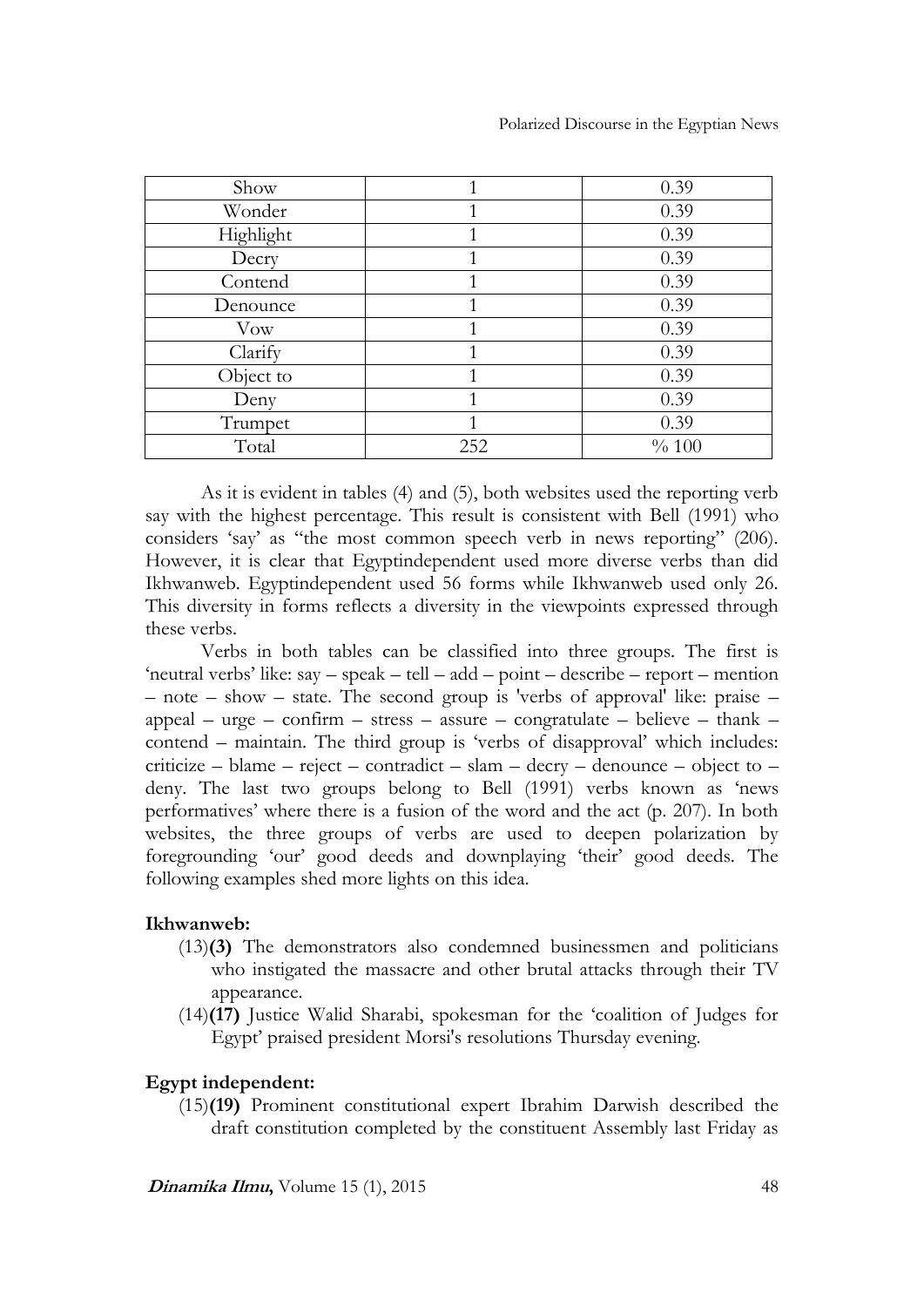inadequate for Egypt … Darwish decried what he called "the bad experience we are undergoing during the constitution – writing process".

In example (13), the reporter used the verb 'condemn' as a vehicle to accuse leaders of the National Salvation Front of being the direct reason for clashes outside presidential place i.e. to vilify them. Conversely, the reporter used the verb 'praise' in example (14) to foreground the Brotherhood's good deeds represented by President Morsy's resolutions.

In example (15), the reporter used two reporting verbs to downgrade others' deeds represented here in the act of writing draft constitution. Despite the neutrality of the verb 'describe', the author used the adjective 'inadequate' to foreground the imperfection of this constitution. In addition, this foregrounding is increased by the use of the verb 'decry' as an overt criticism to the process of constitution writing.

The researcher traced a strategy adopted by Egyptindependent, through the use of reporting verbs. This strategy may be termed as "Nullifying The Other". In this strategy, reporting verbs are used as an evaluative tool of the news source which can be presented as a valid source or only a claimant. Thetela (2001) discussed the same idea arguing that "speech verbs are particularly significant and can be used to indicate the journalist's purpose of bringing the newsmaker's voices into the news story" (363). It is argued that 'The Nullifying' strategy is carried out through the use of two verbs: 'claim' and 'allege'.

#### **Egypt independent:**

- (16)**(1)** The statement claimed the five victims were Brotherhood members.
- (17)**(3)** Newly-appointed prosecutor General Talaat Ibrahim Abdallah also claimed Saturday that preliminary investigations had not yet uncovered what role, if any, the police played in the clashes.
- (18**)(13)** "I do not mean specific persons with 'enemies', but enemies could use some unaware domestic parties that have a narrow vision or are impatient" he (Morsy) claimed.

In examples (16), (17) and (18), all news sources are of 'the other' camp. The validity of their words is destroyed with the use of reporting verb 'claim'. Here, the report directs readers' interpretation of these sources' words to be treated only as 'claims'. Thus, the reporter invites his reader for new interpretations: the five victims are not all Brotherhood members, the police played a direct role in clashes, and President Morsy refers to specific people by the word 'enemies'. Studying the collocates of the verbs 'claim' and 'allege', the researcher found that they collocate only with 'the other' represented by the Brotherhood and its members. Thus, it is another evidence of the intentionality of the reporter to use these verbs with ideological implications.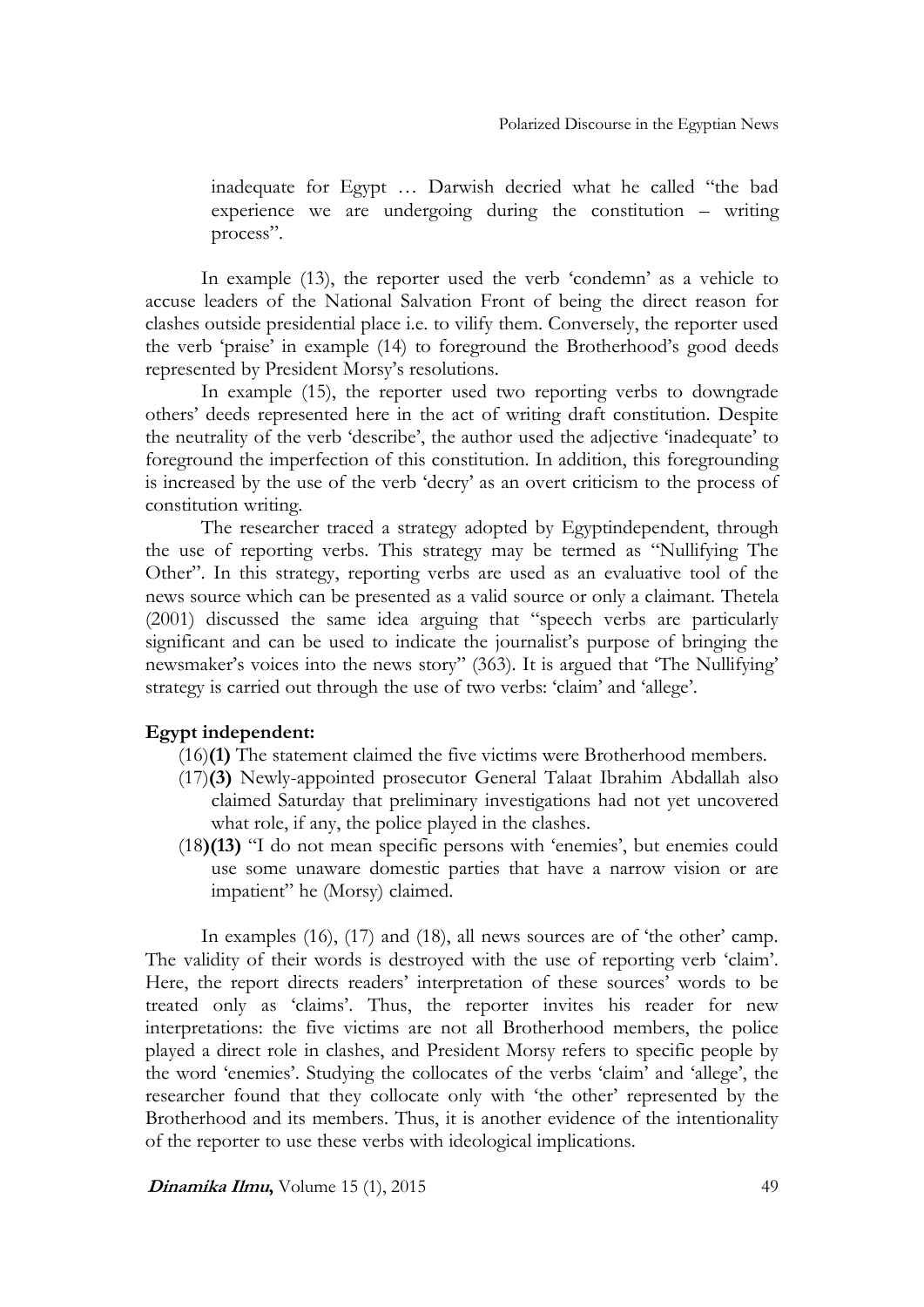After illustrating the role played by quotation patterns in the polarization created in news reports; a final point needs to be made. The researcher traced a strategy developed through the content of quotations and sources as well.

This strategy can be termed as "Absent News". This strategy contributes directly to the completion of Van Dijk (1991) ideological square. By 'absent news;' we mean the pieces of news that never appeared in the other's website for two reasons. Firstly, this news can reflect 'bad deeds' of 'oneself'. Secondly, this news can reflect 'good deeds' of the other.

#### **(19)a- Ikhwanweb**

**-(1)** Egyptian 'journalist for Reform' (JFR) movement expressed deep grief and sorrow over the death of their colleague Al-Husseini Abu-Deif … the JFR held the National Salvation Front responsible for the political crisis in the Egyptian arena today especially the murder of unarmed citizens.

#### **b- Egyptindepenedent**

**-(29)** Abu Deif's parents and siblings said they hold Morsy and the Muslim Brotherhood responsible for his death … "President Mohamed Morsy's decisions were the cause of the clashes between Egyptians … I voted for Morsy in the presidential election and I announce in front of everybody that I regret it" said Salem Abu Deif, Al Husseini's brother.

#### **(20) Ikhwanweb**

**(30)**- Dr. Rafiq Habib, the Coptic thinker who retired from political life a few days ago, said: "We are witnessing a new phenomenon of political violence".

Example (19) presents a clear discrepancy between two versions of the same event i.e. the killing of the journalist Abu Deif in the presidential palace clashes. What is unique in the first version is that it never mentions any sources of Abu Deif's family or his colleagues in the same newspaper (Al Fajr). It only quotes the JFR as the only source of news. In contrast, the second version of Egyptindepenedent clarifies what is absent in the first version i.e. 'absent news'. Egyptindepenedent quotes Abu Deif's parents and siblings indirectly as they accused president Morsy and the Muslim Brotherhood as the direct reason for Abu Deif's death. In addition, Abu Deif's brother is quoted directly to express his regret that he voted for President Morsy who is responsible for, from his viewpoint, his brother's death. Thus, the Ikhanweb never quotes these sources in order not to downgrade the Brotherhood's image.

Example (20) is a continuation of the same idea of 'absent news'. On presenting the news source, he was described as "the Coptic thinker who retired from political like". The Ikhwanweb never mentioned why such a thinker retired. In fact, he retired as a reaction of president Morsy's constitutional declaration as he refused all the powers given to president Morsy through this declaration. Thus, the website prefers to hide this piece of news as it helps to foreground the 'bad deeds' of President Morsy i.e. the representative of 'our camp.'.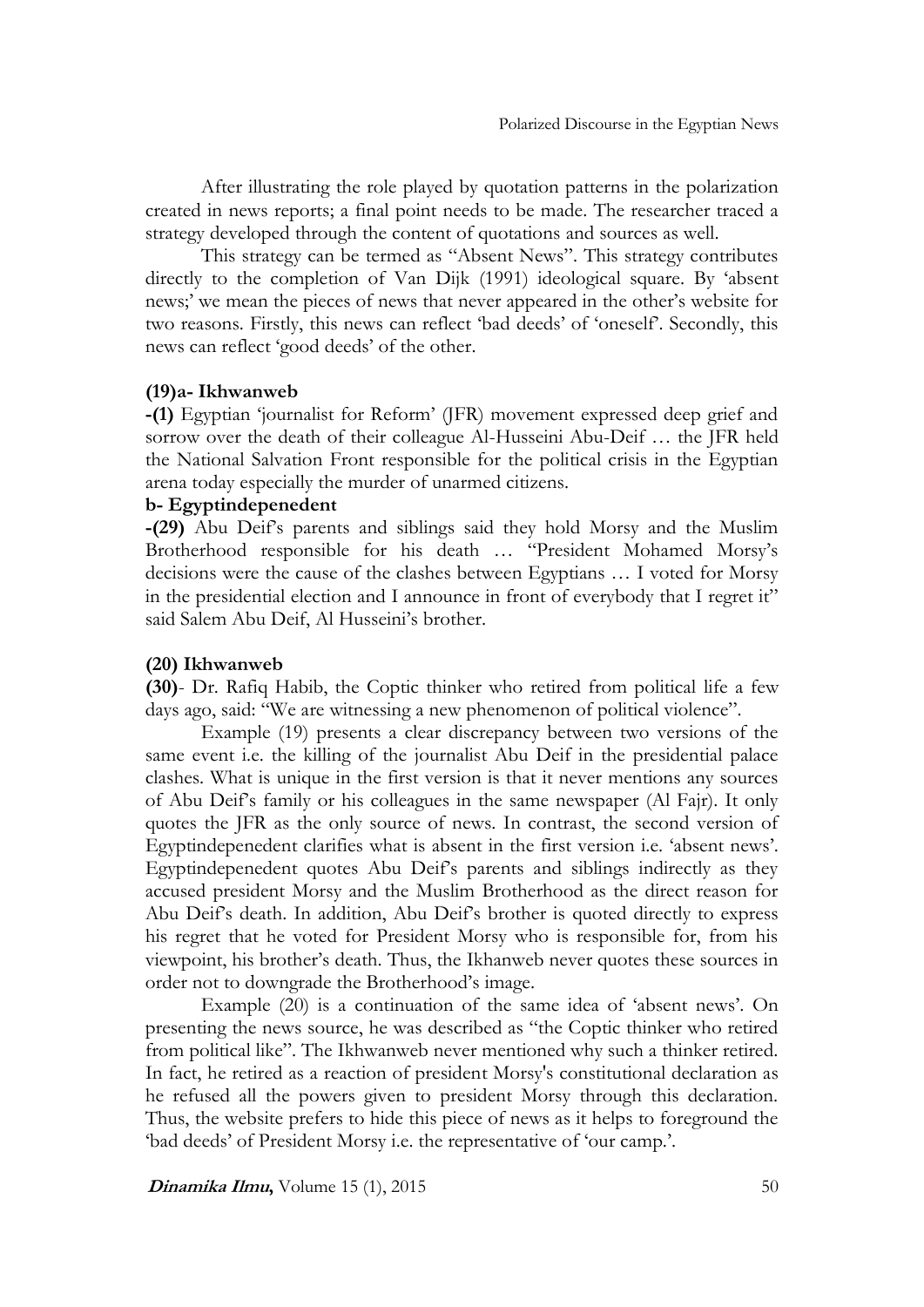# **2. Labeling**

By labeling we refer to the idea of giving labels to both news actors and their activities. Van Dijk (1991) discusses the same notion under the term 'lexicalization' which is giving names to the semantic content of social actors and their actions. The process of lexicalization acts as a framework for readers to view the world from a certain perspective. It gives news actors certain identities rather than others. Throughout the texts of the two websites i.e. Ikhwanweb and Egyptindepenedent, the naming process resulted in two phenomena: Categorization and Overcompleteness.

Fowler (1991) defines categorization a "linguistic objectification of 'allocation of a definite place'" (58). Categorization is a kind of grouping of entities into larger categories. This grouping is never neutral as it always carries ideological meaning. The idea of categorization is consistent with Fairclough (1995a) view of texts as a series of options or an alternatives from which we choose what best represents our viewpoints.

The researcher traces a wide use of the process of categorization in both websites with the aim of establishing certain 'stereotypes' of 'us' and 'them'. By labeling news actors and events in certain ways, each website tried to foreground 'Our good deeds' and stigmatize the other by foregrounding 'their bad deeds'. The research traces two levels of 'vilifying the other. The first level is by labeling news actors. This can be summarized in table (6) below. The second level is by labeling the three main activities in the reports i.e. presidential palace events, the presidential constitutional declaration and the process of writing draft constitution. This labeling is summarized in table (6) below.

| Website   | We                      | Them                        |
|-----------|-------------------------|-----------------------------|
| Ikhwanweb | Ordinary citizens       | a- Others as violent: armed |
|           | Muslim Brotherhood      | men                         |
|           | youths.                 | <b>Opposition thugs</b>     |
|           | Pro-Morsi demonstrators | Determined thugs            |
|           | Demonstrators           | Paid thuggery               |
|           | Majority                | Wave to thuggery            |
|           | Unarmed citizens        | Vandalism                   |
|           | Unarmed revolutionaries | Harassment of women         |
|           | Unarmed supporters      | Shop-window smashing        |
|           | Unarmed peaceful        | Lawlessness - chaos         |
|           | demonstrators           | Sexual harassment and drug  |
|           | Courteous, generous,    | abuse                       |
|           | humble, honorable       | Rampant violence riots      |
|           | Patriotic youth         | Criminals                   |

Table 6: labeling of news actors and their activities in Ikhwanweb and Egyptindepenedent.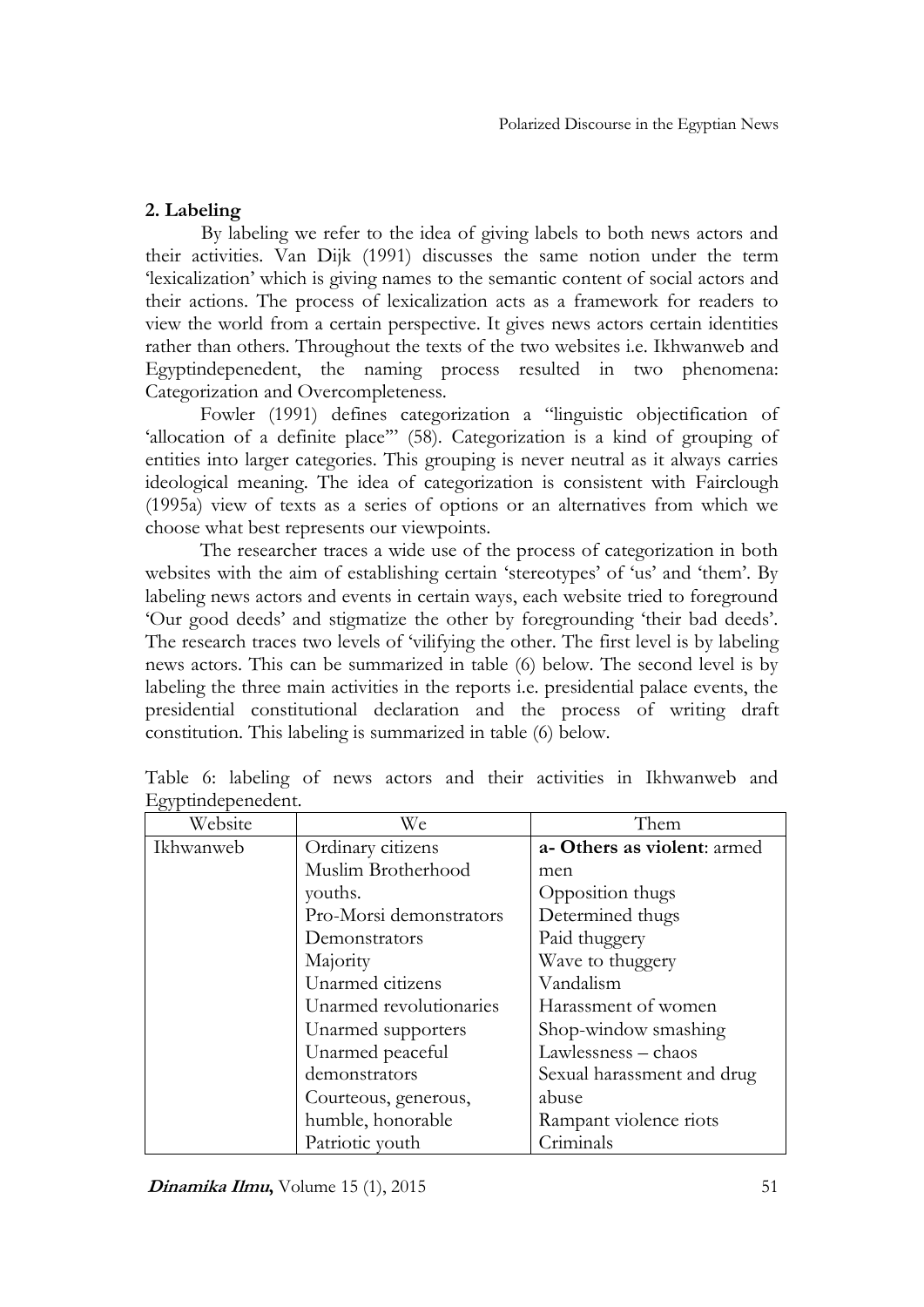|                | The finest young people in | Barbaric criminals              |
|----------------|----------------------------|---------------------------------|
|                | Egypt                      | Criminal hands                  |
|                | Victims                    | Professional violent criminals  |
|                | Martyrs                    | Perpetrators and instigators of |
|                |                            | violence                        |
|                |                            | Hooligans                       |
|                |                            | Barbaric gangs                  |
|                |                            | Mercenaries                     |
|                |                            | Terrorists                      |
|                |                            | Killers                         |
|                |                            | Red-handed                      |
|                |                            | b-Others as deceitful:          |
|                |                            | Dubious alliance treacherous    |
|                |                            | hands                           |
|                |                            | Heinous hand of treachery       |
|                |                            | Conspirators                    |
|                |                            |                                 |
|                |                            | Treacherous parties             |
|                |                            | Heinous treachery               |
|                |                            | Heinous plot                    |
|                |                            | c-Others as former regime       |
|                |                            | hangovers:                      |
|                |                            | Former regime loyalists         |
|                |                            | Corrupt regime hangovers        |
|                |                            | Former regime holdovers         |
|                |                            | Enemies of the revolution       |
|                |                            | Supporters of the counter       |
|                |                            | revolution                      |
|                |                            | Remnants of the Mubarak         |
|                |                            | regime                          |
|                |                            | Former regime hangovers         |
|                |                            | Loyal supporters of the         |
|                |                            | former regime                   |
|                |                            | Close associates of the former  |
|                |                            | regime                          |
|                |                            | A den of former                 |
|                |                            | Regime loyalists                |
|                |                            | The coup hopefuls               |
|                |                            | Cronies and supporters of the   |
|                |                            | former regime                   |
|                |                            |                                 |
|                |                            |                                 |
| Egyptindepened | a- As opposition:          | a- Brotherhood's loyalists:     |
| ent            | Opponents of president     | The 'Yes' camp                  |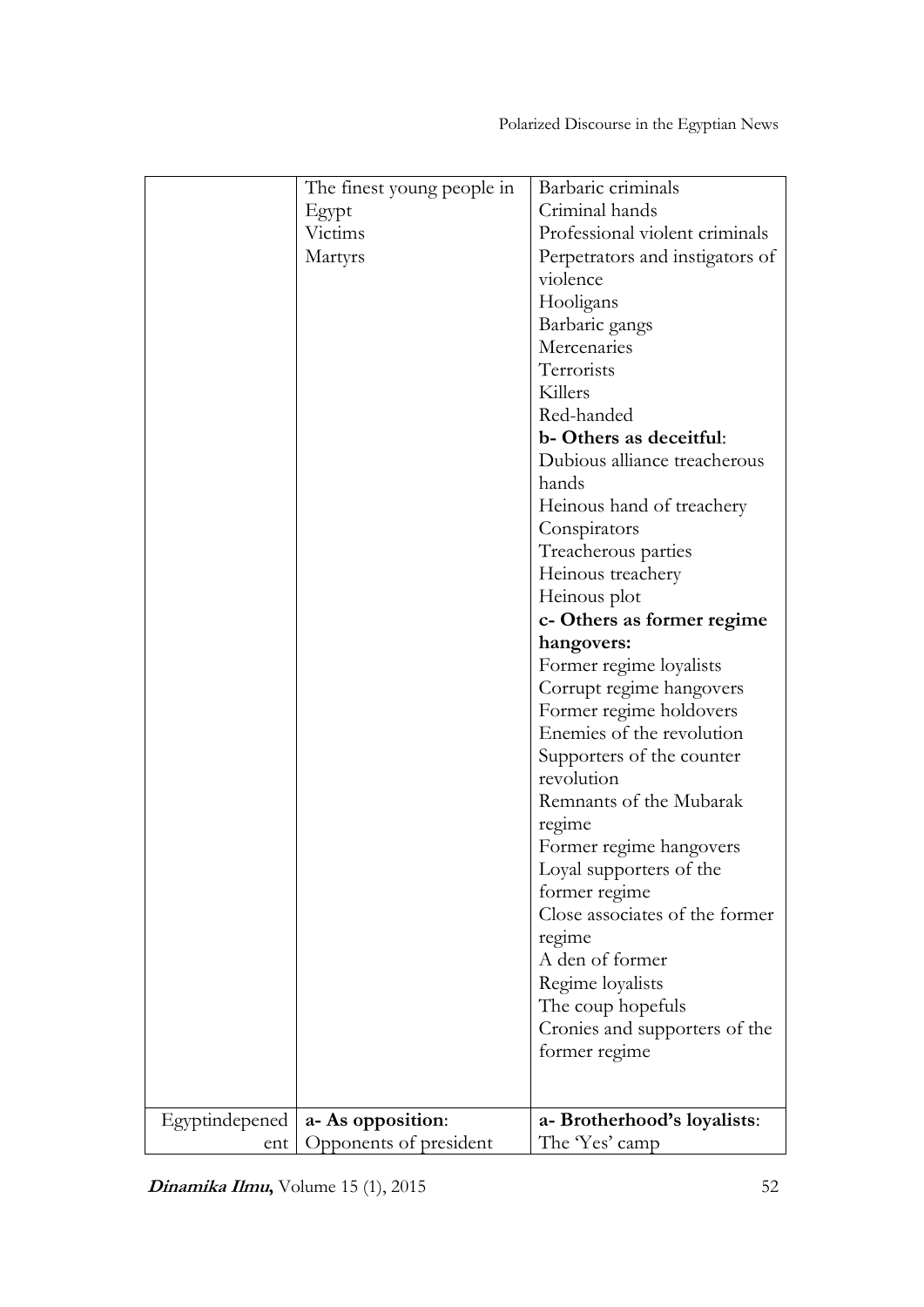| Morsy                          | Muslim Brotherhood          |
|--------------------------------|-----------------------------|
| Marchers                       | members                     |
| Demonstrators                  | The Brotherhood supporters  |
| protesters                     | People                      |
| Opposition protestors          | demonstrators               |
| Waves of protests              | Supporters of president     |
| The opposition movement        | Morsy                       |
| The pro-democracy              | A group of Morsy supporters |
| opposition                     | Loyal Islamists to Morsy    |
| b- As non-Ikhwan:              | The president and his group |
| Liberal forces                 | The Islamist current        |
| Liberals, leftists, Christians | b- As a ruler:              |
| and more moderate              | The new ruler               |
| Muslim                         | The Brotherhood rule a new  |
| The coalition of non-          | director                    |
| Islamist political groups      | Islamist domination         |
| The popular current            | gang                        |
| The non-Islamist groups        | Corruption                  |
| Civil powers                   | Fascist authoritarianism    |
| Couch party members            |                             |
| Silent majority                |                             |
| The middle class               |                             |
| The National Salvation         |                             |
| Front                          |                             |

Van Dijk (1998) angels of ideological square are clearly represented in table (6). Both websites present their new actors as 'the good' participants while 'the other' is completely undermined with the aim of depicting certain stereotypes. *Firstly*, the Ikhwanweb presents the members of its camp in a gradual description beginning by 'ordinary' citizen and ending by being 'martyrs'. The reports stressed the peaceful nature of the Brotherhood members as they are only 'unarmed', 'humble' and even the victims of the 'other'. In contrast, the 'other' is stereotyped as violent, deceitful and a hangover from the former regime. The other is depicted as a barbaric criminal, mercenary, treacherous and a supporter of the former regime. By the use of these epithets, the reporters tend to form a kind of coalition with readers against 'enemies of revolution' as the other is presented. The research detects a kind of 'escalation of polarization' in the labels given to the other. Labeling 'the other' begins as 'armed men' and ends as 'killer' and 'red handed'. Figure (2) below illustrates the idea.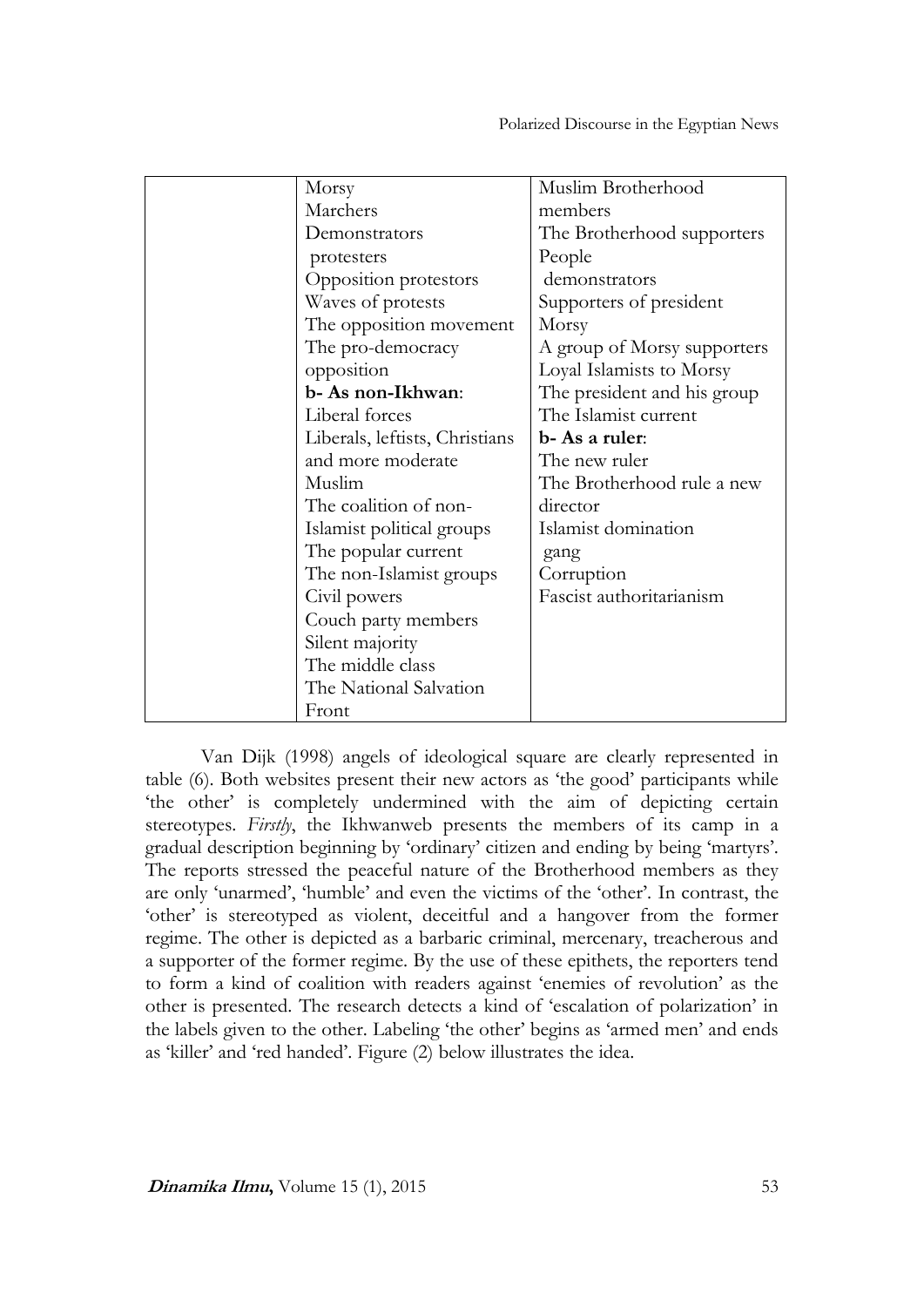#### Polarized Discourse in the Egyptian News



Figure 2: Escalation of Polarization Using Epithets

*Secondly*, the Egyptindepenedent followed the same strategy of stereotyping. It presented the non-Ikhwan as opponents of president Morsy and the Brotherhood and as liberal civil forces contrasted with Islamists. In their choice of 'our' labels, the reporters stressed the ordinariness of the non-Ikhwan camp. They are members of 'the middle class' and 'silent majority'. In other words, they represent most Egyptians and that's why their views should be followed.

In contrast, the 'other' is depicted as loyal and obedient to the Brotherhood, and a new dictatorial ruler. It should be noted here that most of the labels given to the other are 'generic' or 'general' like: members – people – supporters – demonstrators. Teo (2000) explains this idea under the term 'generalization' which "refers to the extension of the characteristics or activities of a specific or specifiable group of people to a much more general and openended set"(16).

Generalization is used to kill the uniqueness of the Brotherhood members as individuals. By labeling them as 'general', the reporters depicted the Brotherhood as a 'monolith' whose members cannot think creatively. The idea of generalization is adopted by Ikhwanweb, but with a different strategy. This is reflected in its labeling of its main opponents represented by the leaders of the National Salvation Front: Amr Moussa, Hamdeen Sabahi and Mohamed El Baradei. These leaders are never given titles or labels throughout the Ikhwanweb reports to present them as usual or ordinary people that don't worth any attention. In contrast, Egyptindepenedent presented these leaders as unique figures. This can be seen in the way each leader is labeled as below: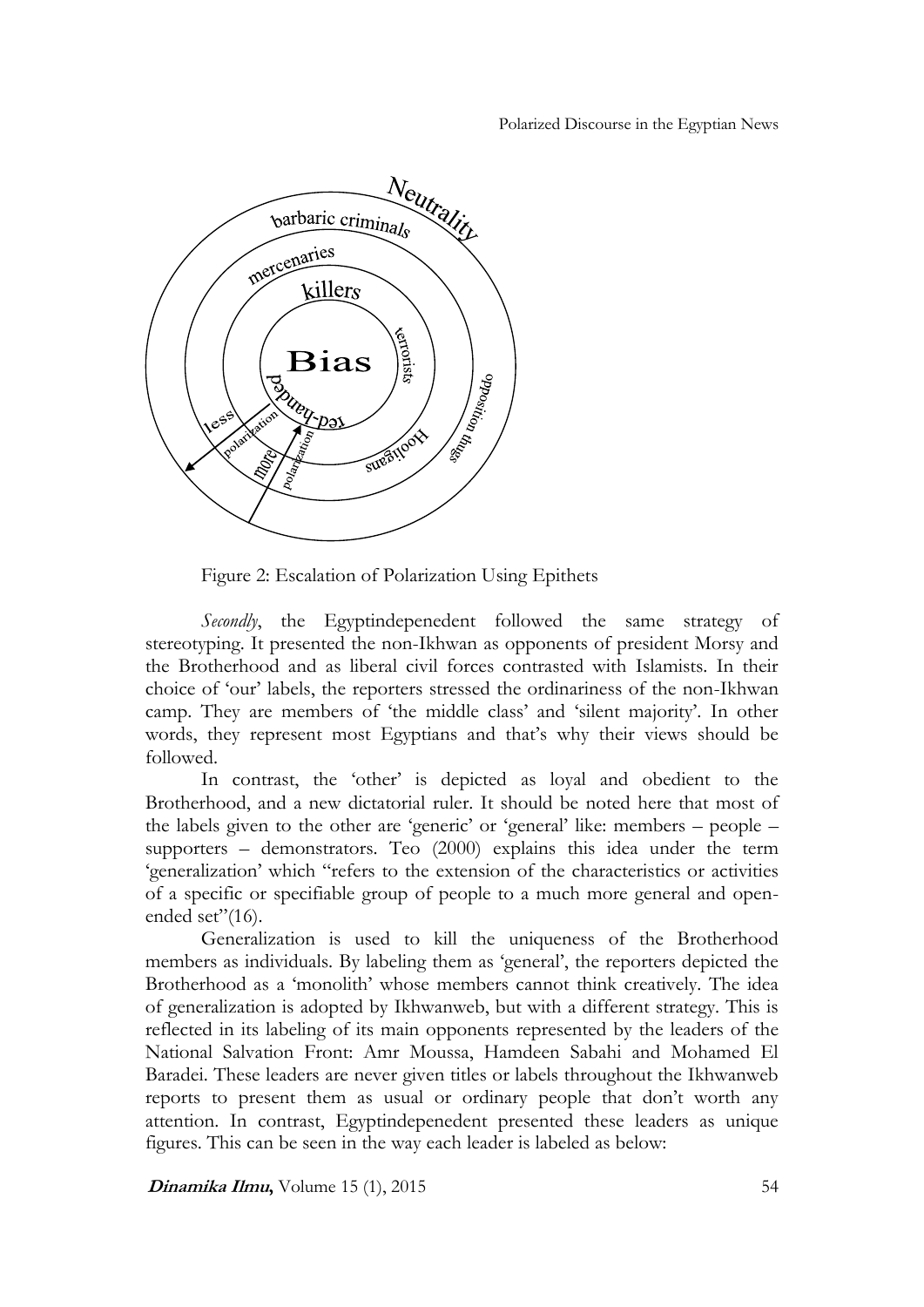21- Amr Moussa: Conference party head-leader of the popular congress party – Former Arab League chief – Former presidential nominee. Hamdeen Sabahi: Former presidential candidate – Popular current founder. Mohamed El Baradei: Nobel prize winner constitution party founder – The prominent opposition figure – The reform advocate – The reform activist.

The second level of polarization is presented in the labeling of the three main events in reports as summarized in table (7) below.

| Event                      | Ikhwanweb                  | Egyptindepenedent                 |
|----------------------------|----------------------------|-----------------------------------|
|                            | a- events as neutral:      | a- events as neutral:             |
|                            | Unfortunate recent events. |                                   |
|                            | b- events as violent:      | b- events as violent:             |
|                            | The Ithadia clashes        | Recent clashes                    |
|                            | Violent clashes            | Violent clashes                   |
|                            | Ithadia palace violence    | Street battle                     |
|                            | Camel Battle (2)           | Severe fighting                   |
|                            | The massacre               | A repeat of the battle of the     |
|                            |                            | camel bloody confrontation        |
|                            |                            | c- events as the president's      |
|                            |                            | responsibility:                   |
|                            |                            | Clashes ensuring from Morsy's     |
|                            |                            | constructional declaration        |
| Presidential palace events |                            | Clashes between supporters and    |
|                            |                            | opponents of president            |
|                            |                            | Mohamed Morsy                     |
|                            |                            | Massive anti-Morsy protests the   |
|                            |                            | violence outside the presidential |
|                            |                            | palace                            |
|                            |                            | A fighting between president      |
|                            |                            | Mohamed Morsy's supporters        |
|                            |                            | and opposition protesters         |
|                            |                            | Bloody clashes between            |
|                            |                            | President Mohamed Morsy's         |
|                            |                            | Islamist supporters and the       |
|                            |                            | opposition.                       |

Table 7: Events Labeling in Ikhwanweb and Egyptindepenedent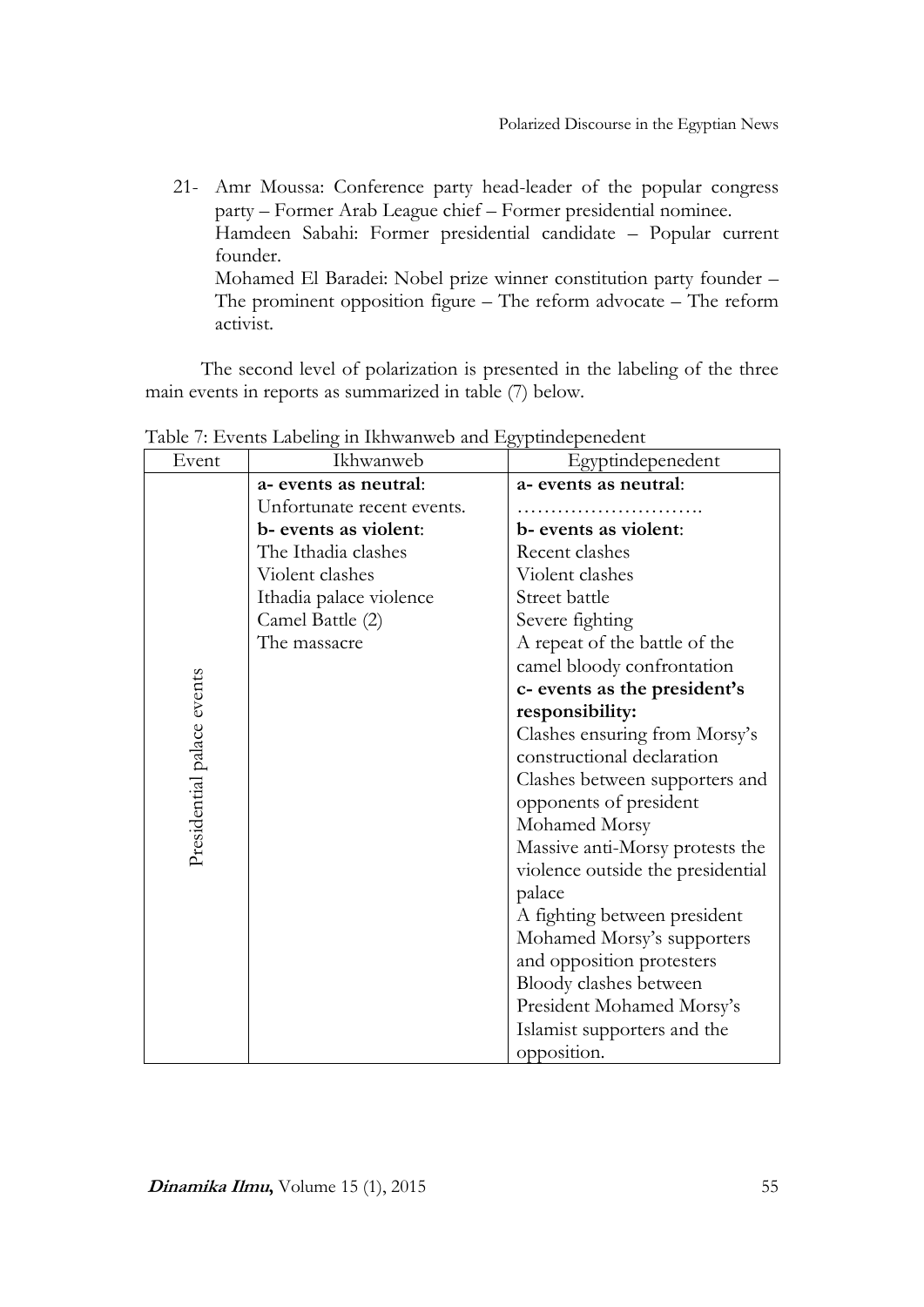| Event                                        | Ikhwanweb                      | Egyptindepenedent                                         |
|----------------------------------------------|--------------------------------|-----------------------------------------------------------|
|                                              | a- as neutral:                 | a- as neutral:                                            |
|                                              | Morsi decrees                  | The document                                              |
|                                              | presidential decrees           | presidential decrees                                      |
|                                              | President Morsi's resolutions  | Mory's declaration                                        |
|                                              | b- as positive:                | Morsy's new constitutional                                |
|                                              | Wise decrees                   | declaration                                               |
|                                              | revolutionary decrees          | The president's decisions                                 |
|                                              | a positive response to popular | b- as positive:                                           |
|                                              | will                           |                                                           |
|                                              | Popular will                   | c- as a step against democracy:                           |
|                                              | Truly patriotic decrees        | Tyrannical decrees                                        |
|                                              |                                | sweeping powers                                           |
|                                              |                                | extensive authority unprecedented                         |
|                                              |                                | powers pharaonic constitutional                           |
|                                              |                                | declaration                                               |
|                                              |                                | Unconstitutional powers                                   |
|                                              |                                | A coup against democracy                                  |
|                                              |                                | A challenge to popular will                               |
|                                              |                                | A full monopoly of power                                  |
|                                              |                                | Morsy's dictatorial                                       |
|                                              |                                | 22 November declaration                                   |
| President Morsy's constitutional declaration |                                | d- as a step against judicial                             |
|                                              |                                | authority:                                                |
|                                              |                                | A blow to the independence of                             |
|                                              |                                | the judiciary                                             |
|                                              |                                | Infringements on the                                      |
|                                              |                                | independence of the judiciary<br>Loss of the state of law |
|                                              |                                | An assault on the rule of law and                         |
|                                              |                                |                                                           |
|                                              |                                | judicial independence<br>Unchallengeable legislative      |
|                                              |                                |                                                           |
|                                              |                                | powers                                                    |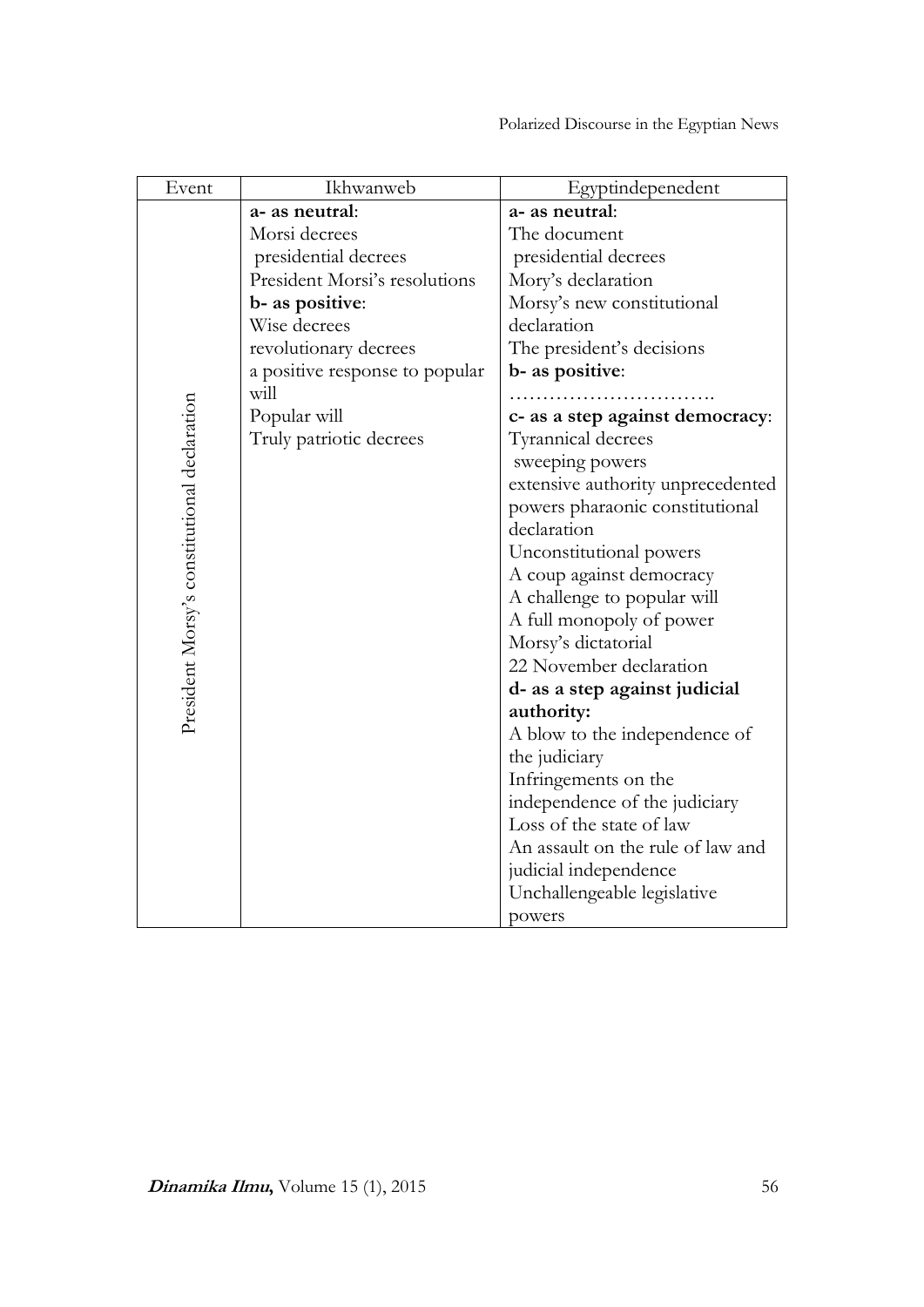| Event                      | Ikhwanweb                       | Egyptindepenedent              |
|----------------------------|---------------------------------|--------------------------------|
| Draft constitution writing | a- as neutral:                  | a- as neutral                  |
|                            | National charter                |                                |
|                            | Egypt's new national charter    | b- as a positive step          |
|                            | b- as a positive step:          |                                |
|                            | The greatest draft constitution | c- as a consensual document    |
|                            | Egypt ever knows                |                                |
|                            | A great constitution            | d- as a negative step:         |
|                            | a major leap                    | The rushed draft constitution  |
|                            | A giant leap for Egypt free     | A hurriedly – produced         |
|                            | will                            | constitution                   |
|                            | The country's most important    | A draft hijacked by the Muslim |
|                            | document                        | Brotherhood                    |
|                            | A historic step                 | The unconstitutional draft     |
|                            | A significant leap for Egypt    | A document lacking legitimacy  |
|                            | and its people                  | A tailored constitution        |
|                            | One of the most important       | Catastrophic articles          |
|                            | fruits of the glorious January  | e- as controversial:           |
|                            | 25 revolution                   | The controversial draft of the |
|                            | A celebration of Egypt's        | constitution                   |
|                            | revolution                      | Contentious articles           |
|                            | c- as a consensual              |                                |
|                            | document:                       |                                |
|                            | A new consensus constitution    |                                |
|                            | A consensual constitution       |                                |
|                            | An unanimous agreement          |                                |

On studying media, Fairclough (1995a) argues that we have to ask ourselves three questions of which the first is "How is the world (events, relationships, etc) represented"(5). Perhaps the importance of this question lies in its indication to the idea that our view of the world is only one of the possible representations. This idea can be easily seen in the descriptions of the same events provided by both websites under investigation i.e. Ikhwanweb and Egyptindepenedent. Each website has its own strategy of presenting the world to its readers tinted with its own ideology. The polarization gap is clear in the labeling of the first event i.e. presidential palace events.

According to Ikhwanweb, these events are only 'unfortunate' and when they are described as 'violent' they are never ascribed to the Brotherhood or the president. This is clear in describing the violence as 'Ithadia palace violence' not 'presidential' palace as it is described in the other side i.e. Egyptindepenedent. The partisan view is obvious in Egyptindependent as the same event is never seen as neutral. In contrast, the events labels fall into two categories: violence and the president's responsibility. President Morsy is depicted as the only and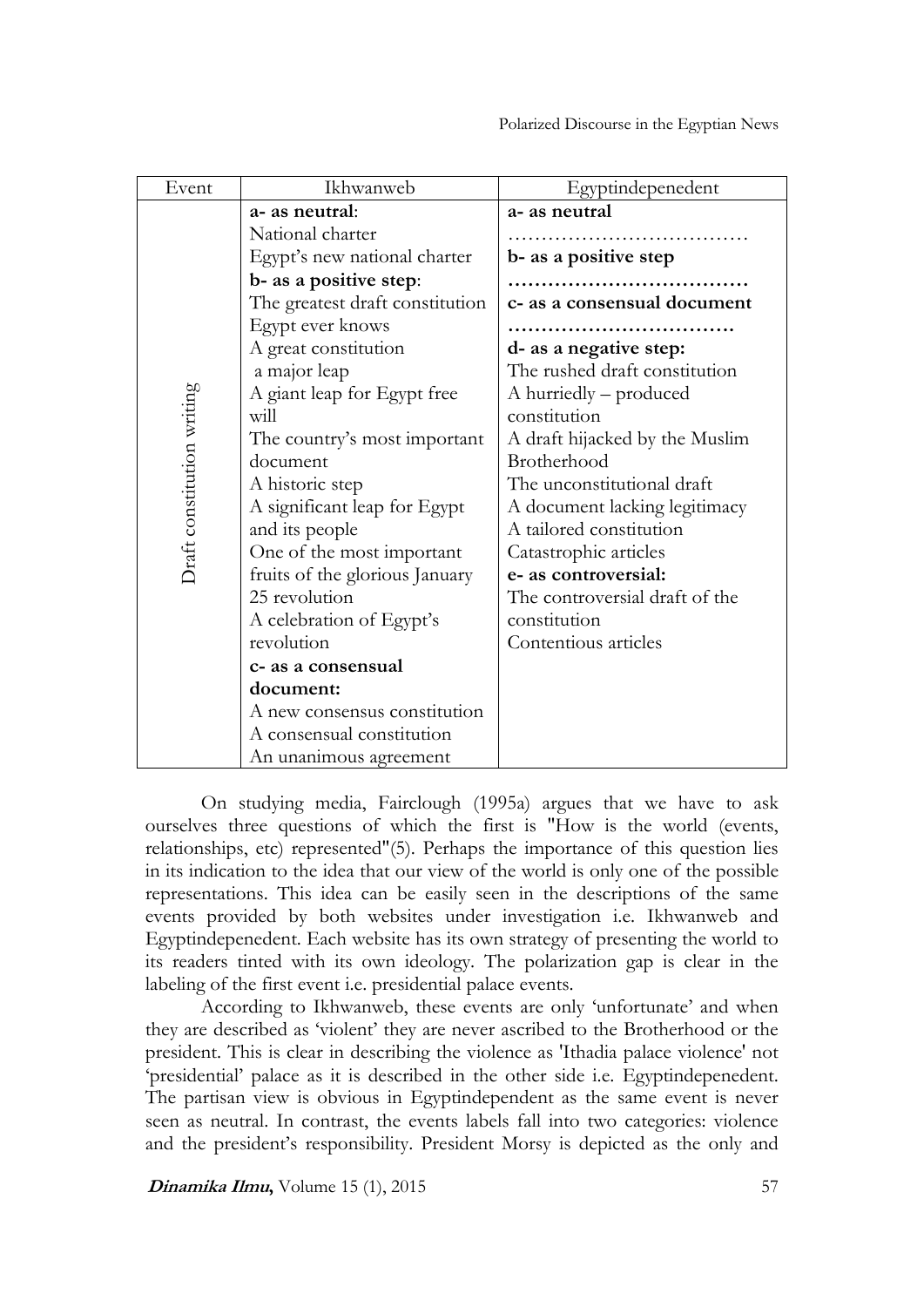direct reason for these 'bloody' clashes as the reports describe them. Both websites resort to the label 'Camel Battle 2' or 'a repeat of the Battle of the camel' to reflect certain connotations. Camel Battle 1 was between supporters of the former regime and the revolutionaries in Tahrir Square. Thus, each camp presents itself as the revolutionary side while 'the other' is the counter – revolution.

The same line of polarization is continuous in the labeling of the second event i.e. President Morsy's constitutional declaration. Naturally, the event is hailed by the Ikhwanweb camp and described in two terms: neutral and positive. Conversely, the same event is stigmatized by the other camp as it is never described as positive. The constitutional declaration is seen as a step in demolishing the Egyptian state by being against both democracy and judicial authority .In this context, this description contributes to the idea of 'negativization', quoting Van Dijk (1991). In other words, it helps in the negative stereotyping of 'the other'.

The final event portrayed through labeling is the writing of draft constitution. Again, the biased view is clearly traced. The Ikhwanweb reports foreground the event as neutral, positive and consensual. In contrast, the Egyptindepenedent reports foreground the same event as 'a bad deed' of the other as it is described as negative and controversial.

Then second phenomenon reflecting polarization is 'Overcompleteness'. By Overcompleteness we refer to the idea of giving more details than needed in presenting news actors. Van Dijk (1991) coined the term and argued that "overcompleteness often takes the form of functional irrelevance. That is a description may be an 'irrelevant' detail, but this detail is relevant within a more general negative portrayal of a person or group"(185). In addition to Van Dijk's use of overcompleteness as a tool of the negativization of a person, the researcher traces another use which is the 'Positivization of Oneself'. These ideas can be seen in the following examples:

(21) Ikhwanweb:

a-(4) From Suez, Yasser Ibrahim, 39-years-old engineer and MB member, married with 5 children, died after getting hit by a bullet in the face from close range in the Itehadia palace clashes.

b-(30) Rafiq Habib, the Coptic thinker who retired from political life a few days ago.

c- (26)Another demonstrator, Mama Salma, said she left Tahrir Square sit-ins after the whole area turned into a den of former regime loyalists.

(22) Egyptindepenedent:

a-(20) A top aide to president Mohamed Morsy, who quit when the leader issued a decree expanding his powers and was the only Christian in the Islamist leader's team.

b- (25)May Madkour came to Tahrir with her two sisters and their children and described herself as belonging to the "couch party".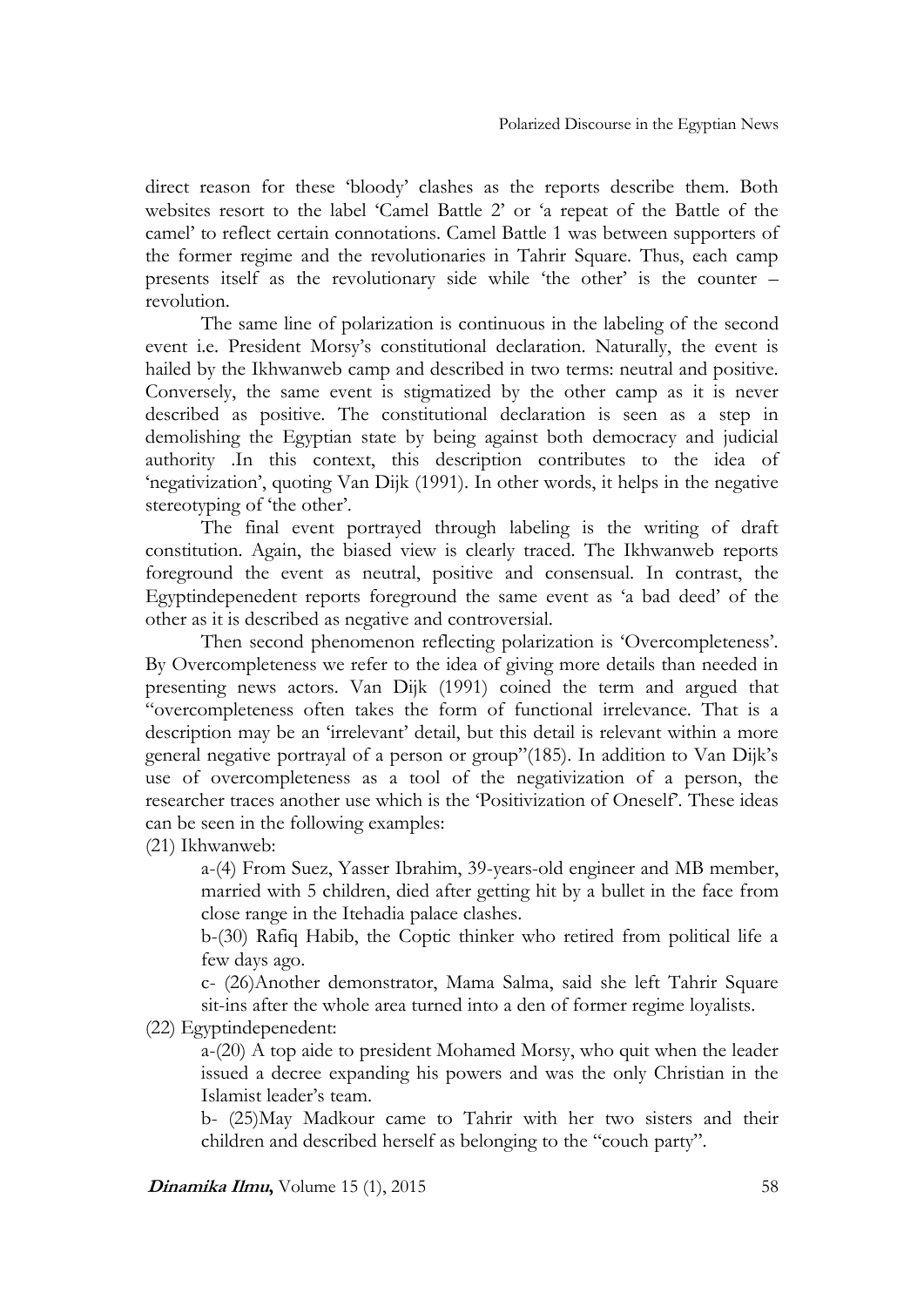In example (21a), the reporter gives extensive details about the news actor i.e. the man who died in the clashes. Giving details like his age, being married and a father of 5 children is a strategy to make the reader sympathize with the Ikhwan camp.

In example (21b), the reporter provides the reader with irrelevant detail that this thinker is a 'Coptic' to convey the idea that the Ikhwan camp includes everyone even Coptics. Similarly, in example (21c), the reporter stressed the fact that the demonstrator is aged as she is 'Mama' or mother Salma to emphasize the idea that all ages share in the Ikhwan demonstration. Thus, throughout these examples 'overcompleteness' is used for positivizing oneself i.e. to present our positive image.

In example (22), both uses of overcompleteness are represented. In example (22a), overcompleteness is used to foreground the bad traits of the other. It is not sufficient to mention that a top aide of the president quit but the reason for his quitting is stressed i.e. expanding the presidential powers. In addition, his being Christian is accentuated to convey the idea that Morsy's administration is now completely dominated by Islamists. In example (22b), the excessive detailing of one of the demonstrators is done to convey the idea that all sectors of Egyptian people are in the Non-Ikhwan camp, even those described as 'the couch party'.

# **E. Conclusion**

This research probes for the forms of polarization in news reports of two websites i.e. Ikhwanweb and Egyptindepenedent. The qualitative and quantitative investigation of data reveals the presence of polarization in presenting news to readers. This polarization led to the creation of 'in' and 'out' groups, using Van Dijk's (1991) terminology. Throughout these reports, polarized discourse is reflected in two main linguistic embodiments: Quotation patterns and labeling. Concerning quotation patterns, they reflect polarized discourse in three forms.

The first form is the choice of quotation types. Each camp highly quotes its supporters while 'the other' is silenced by being never quoted or only quoted to be criticized. In this respect, the Egyptindepenedent was unique in two points. The reporters provide their perspectives through quoting others in order not to violate the neutrality criterion. In addition, reporters used 'strategic quotation' to show their approval to what is quoted.

The second form of polarized discourse, through quotation patterns, is the choice of sources. Polarization is very clear in the way these sources are selected. Both websites depended on the eliteness of their sources. They used anonymous voices to express their ideologies. Egyptindepenedent was different from Ikhwanweb in two respects. The first is its 'dehumanization' of the Brotherhood sources to be marginalized. The second is its strategy termed as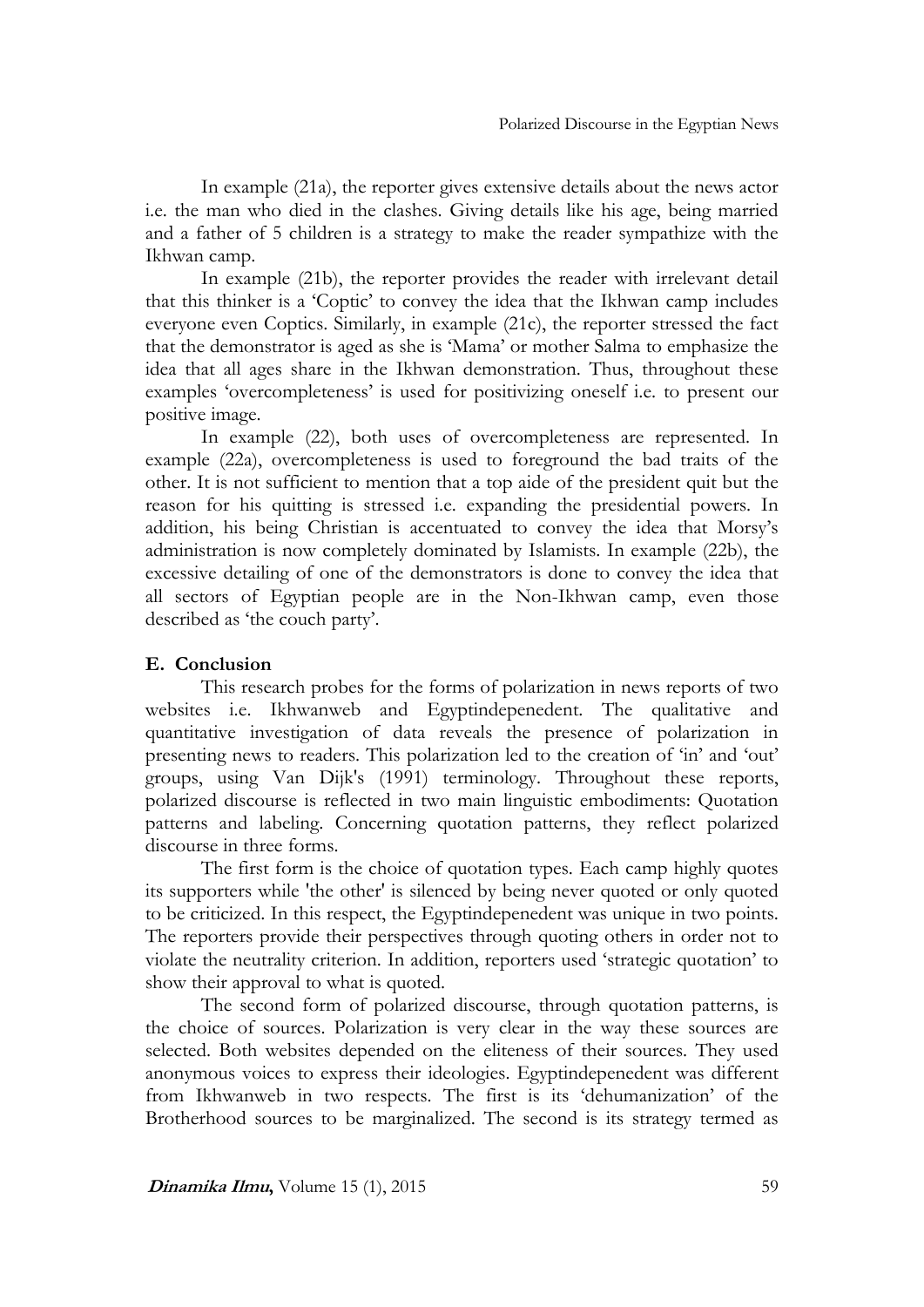'Appraising through Others' in which other media sources are used to convey certain messages.

The third form of polarization, represented in quotation patterns, is achieved through the use of reporting verbs. Both websites used three types of verbs: neutral, approval and disapproval. These verbs are used as an evaluative tool by which the reporter fuses his judgment with the sources quoted. All the above mentioned three forms (quotation types, sources, reporting verbs) contributed to the existence of what is termed as 'Absent News' which refers to the missing pieces of news in each camp. The absence of certain news is due to the fact that it foregrounds the good deeds of 'their' camp and the bad deeds of 'our' camp.

The second embodiment of polarization is labeling. Both websites tended to downgrade 'the other' camp by presenting it through 'derogatory categorization' quoting (Fowler, 1991) terminology. Through the labeling of news actors and events, both websites tended to depict the other camp and mould it in certain stereotypes. Ikhwanweb presented the other as violent, deceitful and hangover of the former regime. Similarly, Egyptindepenedent presented 'the other' as the obedient to the Brotherhood and the monolithic in his/her way of thinking.

Finally, it is hoped that this research fills a gap in the arena of CDA in general and in news researches in particular. Still, other steps are needed to develop this area of study by investigating the process of naturalizing underlying ideologies through different forms of media with the hope of equipping readers with different tools to be 'critical' rather than 'receptive'.

#### **BIBLIOGRAPHY**

- Achugar, M. (2004). The Events and Actors of 11 September 2001 as Seen from Uruguay: Analysis of Daily Newspaper Editorials. *Discourse & Society*, *15*(2-  $3)$ ,  $291 - 320$ .
- Ali, S., Kazemian, B., & Bughio, F. A. (2015). An Investigation of the Reading Text "Pakistan Zindabad" (Long Live Pakistan): Critical Discourse Analysis Perspective. *Education and Linguistics Research*, *1*(2), 42–51.
- Ali, S., & Kazemian, B. (2015). Critical Discourse Analysis of a Reading Text "Pakistan and the Modern World": A Speech by Liaquat Ali Khan. *Communication and Linguistics Studies*, *1*(3), 35–41.
- Bekalu, M. (2006). Presupposition in News discourse. *Discourse & Society*, 17(2), 147 – 172.

Bell, A. (1991). *The Language of News Media*. Oxford: Blackwell.

Cap, P., & Okulska, U. (2013). Analyzing Genres in Political Communication: Theory and Practice, (*50),* John Benjamins Publishing.

Cheng, M. (2002). 'The Standoff-what is Unsaid? A Pragmatic Analysis of the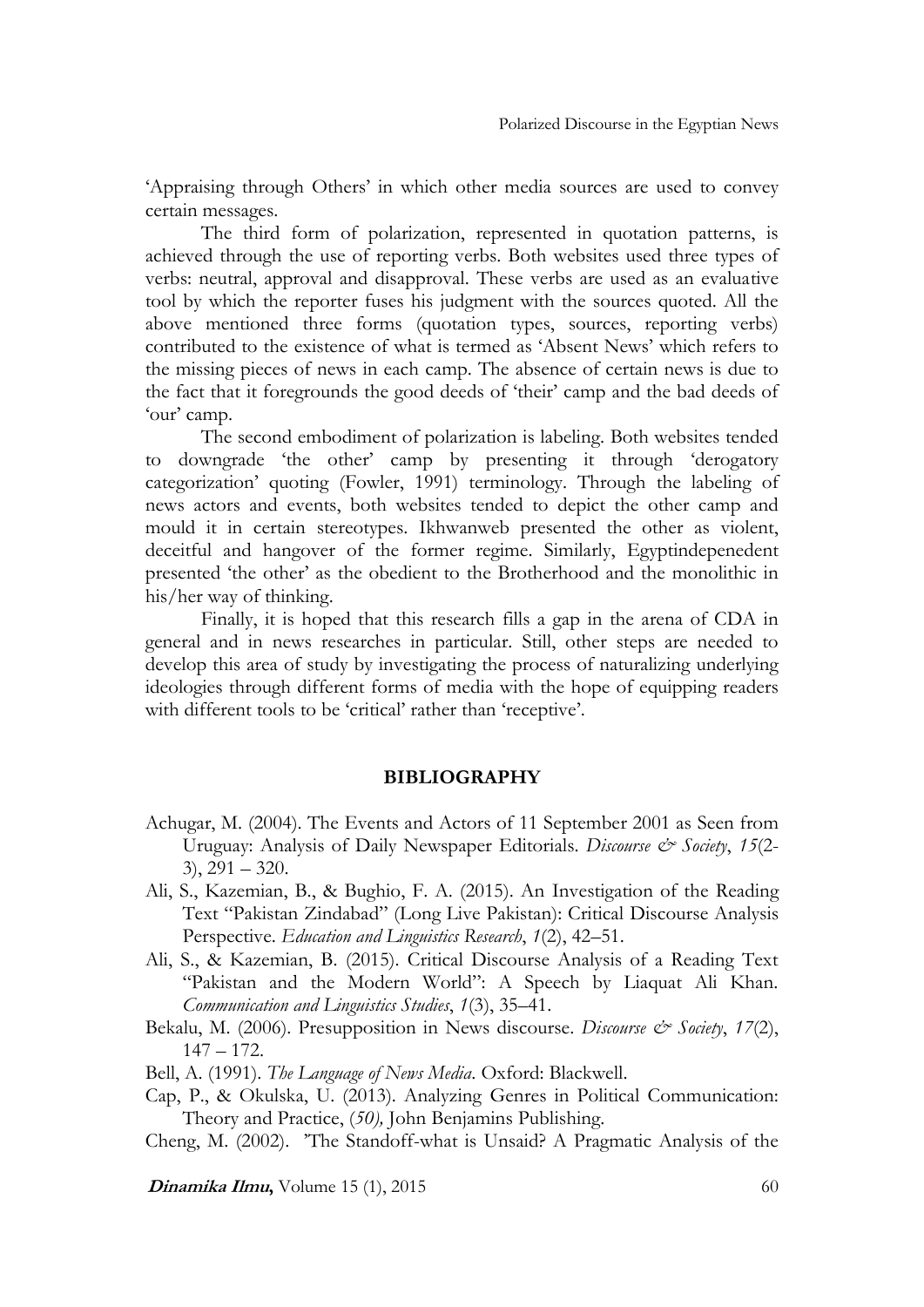Conditional Marker 'in. *Discourse & Society*, *13*(3), 309 – 317.

- Fairclough, N. (1989). *Language and power*. London: Longman.
- Fairclough, N. (1995a). *Critical Discourse Analysis*. London: Longman.
- Fairclough, N. (1995b). *Media Discourse*. London: Edward Arnold.
- Fauzan, U. (2014). A CDA of the Ideology of Indonesian MetroTV News Report. *International Journal of Linguistics*, *6*(4), 71–86. http://doi.org/10.5296/ijl.v6i4.6147
- Fauzan, U. (2015). Transitivitas Teks Berita tvOne mengenai "Luapan Lumpur Sidoarjo. *PEDAGOGIK*, *8*(1).
- Flowerdew, J., Li, D., & Tran, S. (2002). Discriminatory News Discourse: Some Hong Kong Data. *Discourse & Society*, *13*(3), 319 – 345.
- Fowler, R. (1991). *Language in the News: Discourse and Ideology in the press*. London: Routledge.
- Fowler, R., Hodge, R., Kress, G., & Trew, T. (1979). *Language and Control*. London: Routledge and Kegan paul.
- Joye, S. (2010). News Discourse on Distant Suffering: a Critical Discourse Analysis of the 2003 SARS Outbreak. *Discourse & Society*, 21(5), 586 – 601.
- Juan, L. (2009). Intertextuality and National Identity: Discourse of National Conflicts in Daily Newspapers in the United States and China. *Discourse & Society*, *20*(1), 85 – 121.
- Jullian, P. (2011). Appraising through Someone else's Words: The Evaluative Power of Quotations in News Reports. *Discourse & Society*, 22(6), 766 – 780.
- Kazemian, B., Behnam, B., & Ghafoori, N. (2013). Ideational Grammatical Metaphor in Scientific Texts: A Hallidayan Perspective. *International Journal of Linguistics*, *4*(4), 146–168. http://doi.org/10.5296/ijl.v5i4.4192
- Kazemian, B., & Hashemi, S. (2014a). Critical Discourse Analysis of Barack Obama's 2012 Speeches: Views from Systemic Functional Linguistics and Rhetoric. *Theory and Practice in Language Studies (TPLS)*, *4*(6), 1178–1187. http://doi.org/10.4304/tpls.4.6.1178-1187
- Kazemian, B., & Hashemi, S. (2014b). Nominalizations in Scientific and Political Genres: A Systemic Functional Linguistics Perspective. *International Journal of Linguistics*, *3*(2), 211–228.
- Khosravinik, M. (2009). 'The Representation of Refugees, Asylum Seekers and Immigrants in British Newspapers during the Balkan Conflict (1999), and the British General Election (2005). *Discourse & Society*, *20*(4), 477 – 498.
- Kuo, S., & Nakamura, N. (2005). Translation or Transformation? A Case Study of Language and Ideology in the Taiwanese Press. *Discourse & Society*, *16*(3),  $393 - 417$ .
- Martin, J. R. (2001). Mourning: How We Get Aligned. *Discourse & Society*, 15(2-3), 321–344.
- Mautner, G. (2005). Time to Get Wired: Using Web-based Corpora in Critical Discourse Analysis. *Discourse & Society*, *16*(6), 809 – 828.
- Noor, M., Mustafa, R., Muhabat, F., & Kazemian, B. (2015). The Language of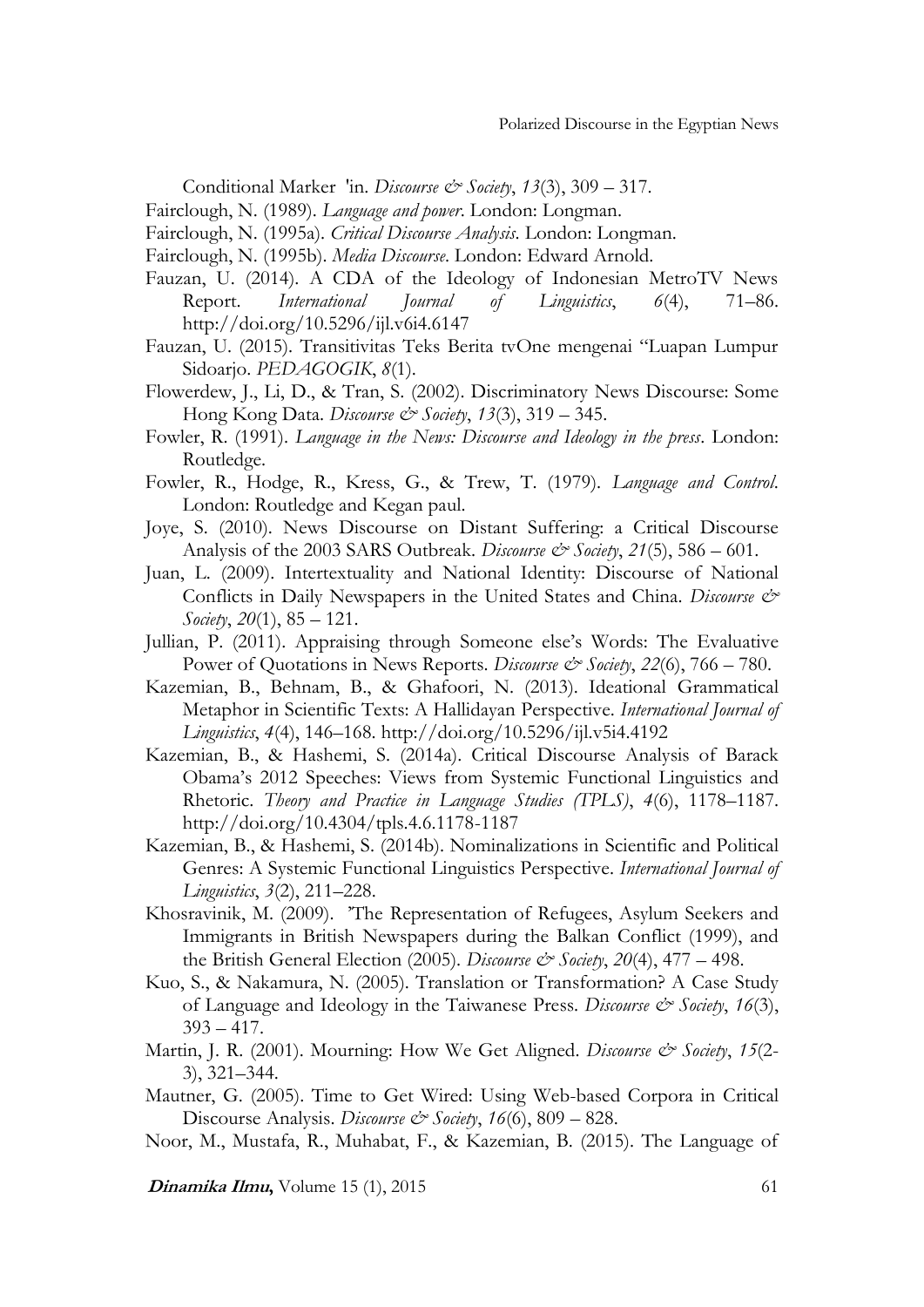TV Commercials' Slogans: A Semantic Analysis. *Communication and Linguistics Studies*, *1*(1), 7–12. http://doi.org/10.11648/j.cls.20150101.12

- Rasti, A., & Sahragard, R. (2010). Actor Analysis and Action Delegitimation of the Participants Involved in Iran's Nuclear Power Contention: A Case Study of The Economist. *Discourse & Society*, *23*(6), 729 – 748.
- Richardson, J. (2004). (Mis) Representing Islam: The Racism and Rhetoric of British Broadsheet Newspapers, *9*.
- Richardson, J. (2007). *Analysing Newspapers: An approach from Critical Discourse Analysis*. New York: Palgrave Macmillan.
- Sinclair, J. (1986). Fictional Worlds. In *Talking about Text: Studies presented to David Brazil on his Retirement* (pp. 43 – 60). Birmingham: University of Birmingham, English Language Research.
- Teo, P. (2000). Racism in the News: A Critical Discourse Analysis of News Reporting in Two Australian Newspapers. *Discourse & Society*, *11*(1), 7 – 49.
- Thetela, P. (2001). Critique Discourses and Ideology in Newspapers Reports: A Discourse Analysis of the South African Reports on the 1998 SADC's Military Intervention in Lesotho. *Discourse & Society*, 12(3), 347 – 70.
- Van Dijk, T. (1988). *News as Discourse*. Hillsdale, NJ: Erlbaum.
- Van Dijk, T. (1991). *Racism and the Press*. London: Routledge.
- Van Dijk, T. (1993). Principles of Critical Discourse Analysis. *Discourse & Society*, *4*(2), 249 – 83.
- Van Dijk, T. (1996). Discourse, Power and Access. In *Texts and Practices: Readings in Critical Discourse Analysis* (pp. 84 – 104). London: Routledge.
- Van Dijk, T. (1998). Opinions and Ideologies in the Press. In *Approaches to Media Discourse* (pp. 21 – 63). Oxford: Blackwell.
- Van Dijk, T. (2000). New(s) Racism: A Discourse Analytical Approach. In *Race, Racism and the Mass Media*. Milton Keynes: Open University Press.
- Zhou, Q., & Kazemian, B. (2015). A Rhetorical Identification Analysis of English Political Public Speaking: John F. Kennedy's Inaugural Address. *International Journal of Language and Linguistics*, *4*(1-1), 10–16.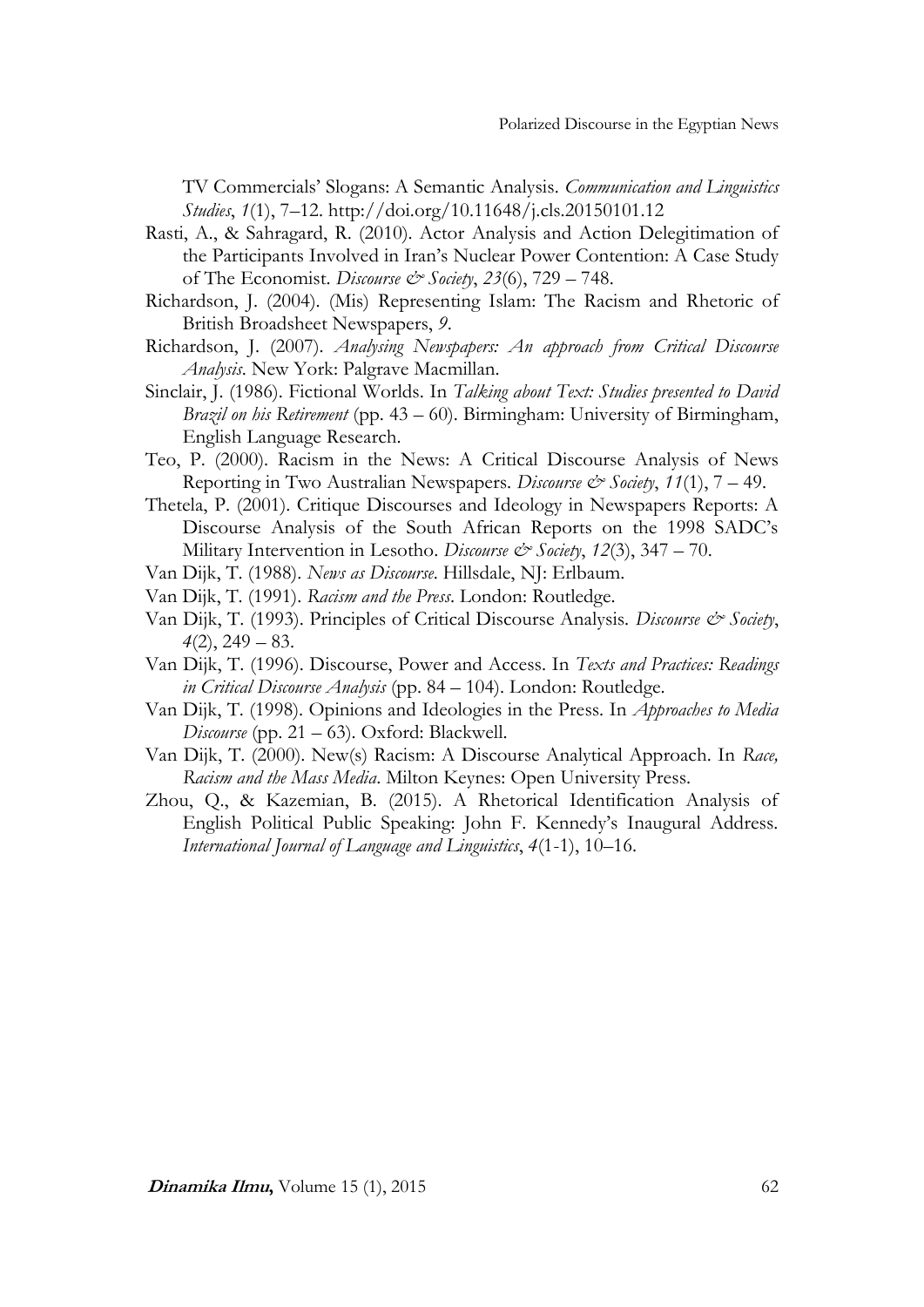### **APPENDIX**

The following are the headlines of reports taken as sources of data. By putting the headline in the search box of the website, the report is obtained.

#### **A- IKWANWEB**: [www.ikhwanweb.com](http://www.ikhwanweb.com/)

- 1. Egypt 'Journalists for Reform' Holds National Salvation Front Responsible for Abu-Deif Murder.
- 2. Tenth Brotherhood Martyr of Itehadia Palace Violence against Pro-Morsi Demonstrators.
- 3. Camel Battle 2 Targets Muslim Brotherhood Outside Itehadia Presidential Palace.
- 4. Egypt Muslim Brotherhood Martyrs, Patriotic Youth Defending Democratic Transformation.
- 5. Muslim Brotherhood Statement on December 8 Denounces Anti-Morsi Violence and Vandalism.
- 6. Murad Ali: Opposition Violence Against Morsi-Supporters Most Alarming.
- 7. Freedom and Justice Party Statement on Violent Clashes Outside Itehadia Presidential Palace.
- 8. Muslim Brotherhood Statement on Wednesday's Clashes Outside Presidential Palace.
- 9. Mahmoud Hussein Denounces Violence in Demonstrations Outside Presidential Palace.
- 10. Brotherhood's Mahmoud Hussein Presser on Opposition Attacks Against Supporters of President.
- 11. Brotherhood Press Release on Pro-Democracy Demonstration Outside Presidential Palace.
- 12. Organizers of Demonstration Outside Presidential Palace Bear Full Responsibility.
- 13. Judges For Egypt: Morsi Decrees Achieve and Protect Revolution Goals.
- 14. Egypt President's Political Affairs Assistant: Morsi Moved to Secure Democratic Transition in Egypt.
- 15. Ghozlan: Morsi Constitutional Declaration in Line with Popular Will and Revolutionary Demands.
- 16. Badawi: President's Decrees Made Immune for Loss of Confidence in Politicized Judiciary.
- 17. Football Star Abu-Treika: President Decrees Revolutionary; Bring Hope.
- 18. Yasser Ali: Constitutional Declaration Follows Proper Consultations; Targets Fair Trials.
- 19. Muslim Brotherhood Statement on Events of Friday, November 23.
- 20. Beltagy: Morsi Decree Rejectionists Keen to See Military Council Generals Back in Power.
- 21. Murad Ali: Morsi Decrees Truly Patriotic, Serve Egypt Interests.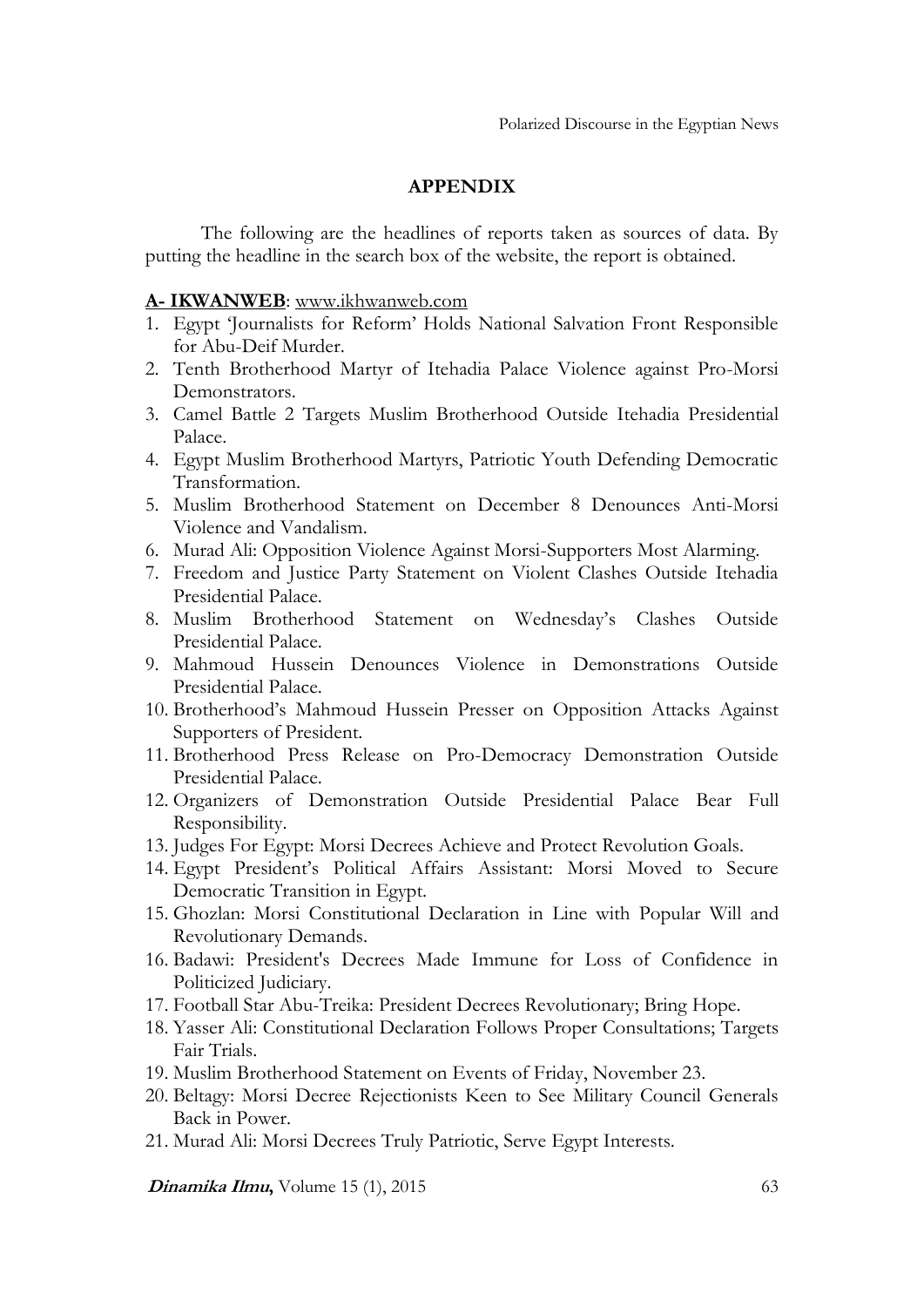- 22. Erian: Morsi's Constitutional Declaration Will Be Cancelled Within Weeks by New National Charter.
- 23. Mahmoud Ezzat: No Justification for Alliance with Dissolved National Party Officials or Thugs.
- 24. Egypt Presidency Seeks Serious National Dialogue with Opposition Parties, Groups and Movements.
- 25. Media Strike Attempt to Settle Accounts by Former Regime Hangovers.
- 26. In Million-Man Marches Saturday, Rallies from Alex and Cairo to Assiut, People's Revolutionary Will Shines on.
- 27. Heshmat: Current Crisis Calls for Dialogue, Not Confrontation and Escalation.
- 28. Heshmet urges All Egyptians to participate in the Constitutional Poll.
- 29. Egypt Opinion Leaders: Overthrow Attempts Against Democracy Aim to Delay Democratization.
- 30. Rafiq Habib: Violence in Egypt Product of Secular-Old Guard Alliance.
- 31. Mahmoud Hussein: Calls to Block Referendum Process is Plain Political Bankruptcy.
- 32. Muslim Brotherhood Statement to All Egyptians Regarding Constitutional Poll.
- 33. Justice Bashri: New Egypt Constitution Achieves Balance of Powers.
- 34. Habib: Constitution Opponents Ultimately Fear Ballot-box.
- 35. Erian: Media Deliberately Ignores Favorable Constitution Facts.
- 36. Freedom and Justice Party's Darrag Warns of Fake Constitution Copies Being Distributed.
- 37. Muslim Brotherhood: Completion of Draft Constitution a Giant Leap for Egypt Free Will.
- 38. Mahsoub: Refusing to Let Egypt Move towards Stability with New Constitution is True Tyranny.
- 39. Farid Ismail Assures: New Constitution a Celebration of Egypt's Revolution.
- 40. Huda Ghaniya: New Constitution Will Make Women Worthy First-Class Citizens.
- 41. Dr. Omaima Kamel: New Constitution Will Safeguard Women's Rights in Full.

#### **B- EGYPTINDEPENDENT:** [www.egyptindependent.com](http://www.egyptindependent.com/)

- 1. Brotherhood: Feloul, thugs, snipers responsible for Wednesday's violence.
- 2. Brotherhood members gather at mosque, will march if protesters break into palace.
- 3. Four arrested for explosives possession in Heliopolis.
- 4. In wake of protests, resignations threaten credibility of state human rights council.
- 5. Morsy faces multiple challenges with increasing opposition.
- 6. Putting the pressure on.